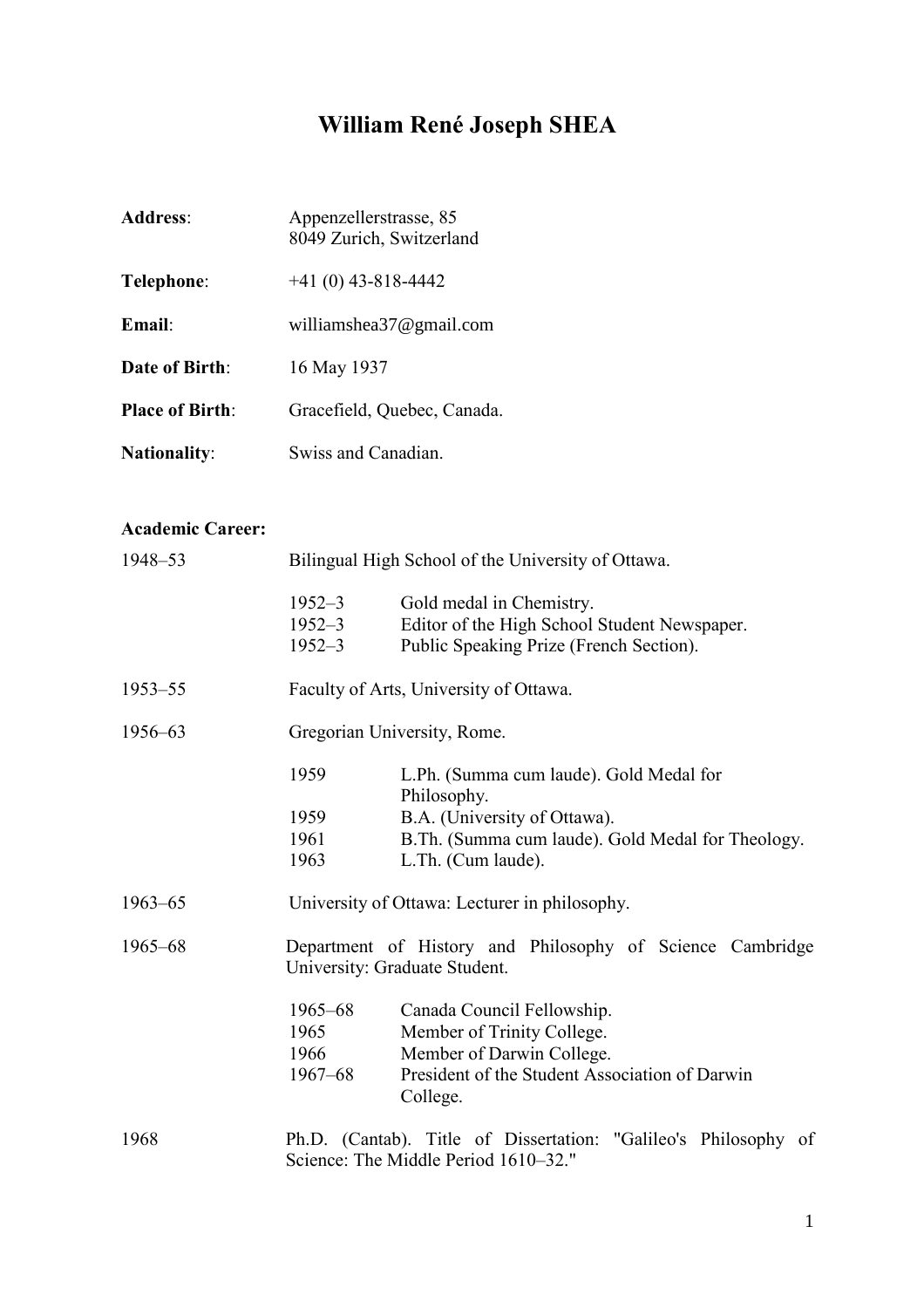| 1968-73     | University of Ottawa: Assistant Professor (1968-1972); Associate<br>Professor with tenure in 1973.                                                                                    |                                                                                                                                                                                                                                      |
|-------------|---------------------------------------------------------------------------------------------------------------------------------------------------------------------------------------|--------------------------------------------------------------------------------------------------------------------------------------------------------------------------------------------------------------------------------------|
| 1973-74     | Harvard University: Fellow of the Center for Italian Renaissance<br>Studies.<br>(Villa I Tatti, Florence); Istituto e Museo di Storia della Scienza,<br>Florence: Visiting Professor. |                                                                                                                                                                                                                                      |
| $1974 - 81$ | McGill University: Associate Professor of Philosophy; Chairman,<br>History and Philosophy of Science Program.                                                                         |                                                                                                                                                                                                                                      |
|             | $1973 - 76$                                                                                                                                                                           | Member of the History of Science Society.                                                                                                                                                                                            |
|             | 1980-81                                                                                                                                                                               | Member of the Academic Committee of the Social<br>Sciences and Humanities Research Council of Canada.                                                                                                                                |
|             | 1981-89                                                                                                                                                                               | Secretary-General of the Division of History of Science<br>of the International Union of History of Philosophy of<br>Science.                                                                                                        |
| $1981 - 82$ | Ecole des Hautes Etudes en Sciences Sociales, Paris: Directeur<br>d'études associé.                                                                                                   |                                                                                                                                                                                                                                      |
| 1982-88     | McGill University: Full Professor.                                                                                                                                                    |                                                                                                                                                                                                                                      |
|             | 1982-88                                                                                                                                                                               | Member of the Canadian National Committee of<br>History and Philosophy of Science.<br>Member of the General Committee of the International<br>Council of Scientific Unions, and member of the<br>Committee on Scientific Priorities. |
|             | 1983-86                                                                                                                                                                               | Member of the Selection Committee of the Killam<br>Program.                                                                                                                                                                          |
|             | 1984-85                                                                                                                                                                               | Director of Graduate Program in Philosophy.                                                                                                                                                                                          |
|             | 1986-87                                                                                                                                                                               | Chairman of the Pfizer Prize Committee of the History<br>Science Society.<br>Member of the Standing Committee on Science and<br>Ethics of the Royal Society of Canada.                                                               |
|             | 1986-89                                                                                                                                                                               | Member of the Editorial Board of the <i>History of</i><br>Philosophy Quarterly.                                                                                                                                                      |
|             | 1988-90                                                                                                                                                                               | Second Vice President Canadian Society for the<br>History and Philosophy of Science.                                                                                                                                                 |
|             | 1988                                                                                                                                                                                  | Elected Member of the International Academy of the<br>History of Science (Corresponding member since<br>1978).                                                                                                                       |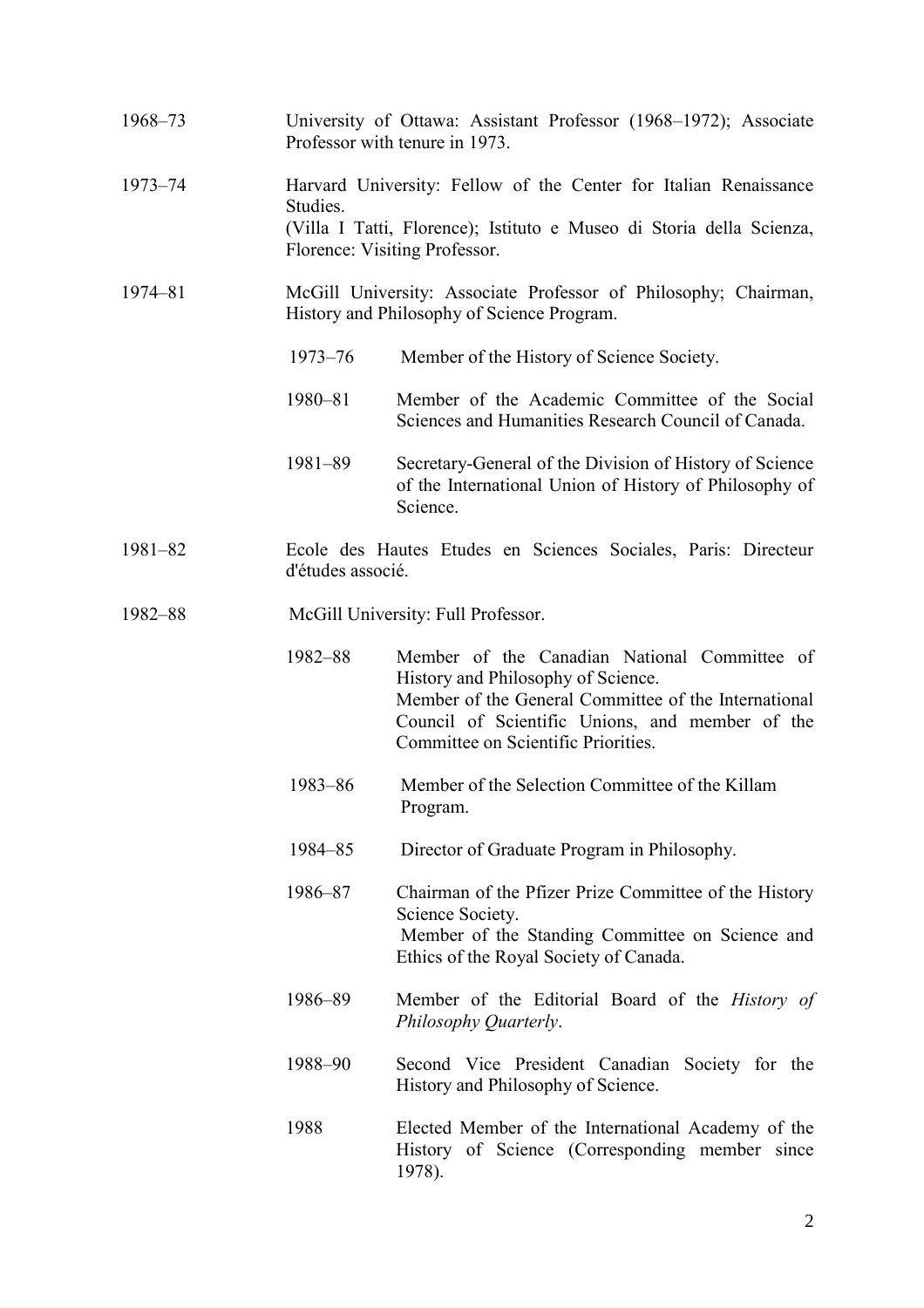| Berlin. | Fellow of the Wissenschaftskolleg (Institute for Advanced Studies),                                                                                                                                                                                                                                                                     |  |
|---------|-----------------------------------------------------------------------------------------------------------------------------------------------------------------------------------------------------------------------------------------------------------------------------------------------------------------------------------------|--|
|         | McGill University: Professor of History and Philosophy of Science.                                                                                                                                                                                                                                                                      |  |
| 1989    | Elected Fellow of the Royal Society of Canada.<br>Appointed Member of the Standing Committee for the<br>Humanities of the European Science Foundation.                                                                                                                                                                                  |  |
| 1989-93 | President of the Division of History of Science of the<br>International Union of History and Philosophy of<br>Science.                                                                                                                                                                                                                  |  |
|         | Appointed to the Advisory Editorial Board of Physis<br>and Nuncius.                                                                                                                                                                                                                                                                     |  |
| 1990-92 | President of both Divisions of the International Union<br>of History and Philosophy of Science.<br>Appointed to the Scientific Committee of the Institute<br>of History of Science, Florence, Italy.<br>Member of the Centre for Medicine, Ethics and Law,<br>McGill University, and Associate Professor of the<br>Faculty of Medecine. |  |
| 1992    | Appointed Hydro-Quebec Professor.<br>Visiting Professor, University of Rome (May-June).                                                                                                                                                                                                                                                 |  |
| 1993    | Awarded the Koyré Medal, the highest award of the<br>International Academy of the History of Science.                                                                                                                                                                                                                                   |  |
|         | Université Louis Pasteur of Strasbourg: Professor of<br>History and Philosophy of Science.                                                                                                                                                                                                                                              |  |
| 1996    | Elected Member of the Académie des Marches del'Est.                                                                                                                                                                                                                                                                                     |  |
| 1996    | Appointed<br>Chairman of the<br>Science<br>European<br>Foundation Network on The Scientific Image.                                                                                                                                                                                                                                      |  |
| 1997    | Elected Member of the Académie d'Alsace.                                                                                                                                                                                                                                                                                                |  |
| 1997    | Elected Member of the Academia Europaea.                                                                                                                                                                                                                                                                                                |  |
| 1997    | Elected Foreign Member of the Royal Swedish<br>Academy of Sciences.                                                                                                                                                                                                                                                                     |  |
| 1997    | Elected Member of the Rotary International.                                                                                                                                                                                                                                                                                             |  |
|         |                                                                                                                                                                                                                                                                                                                                         |  |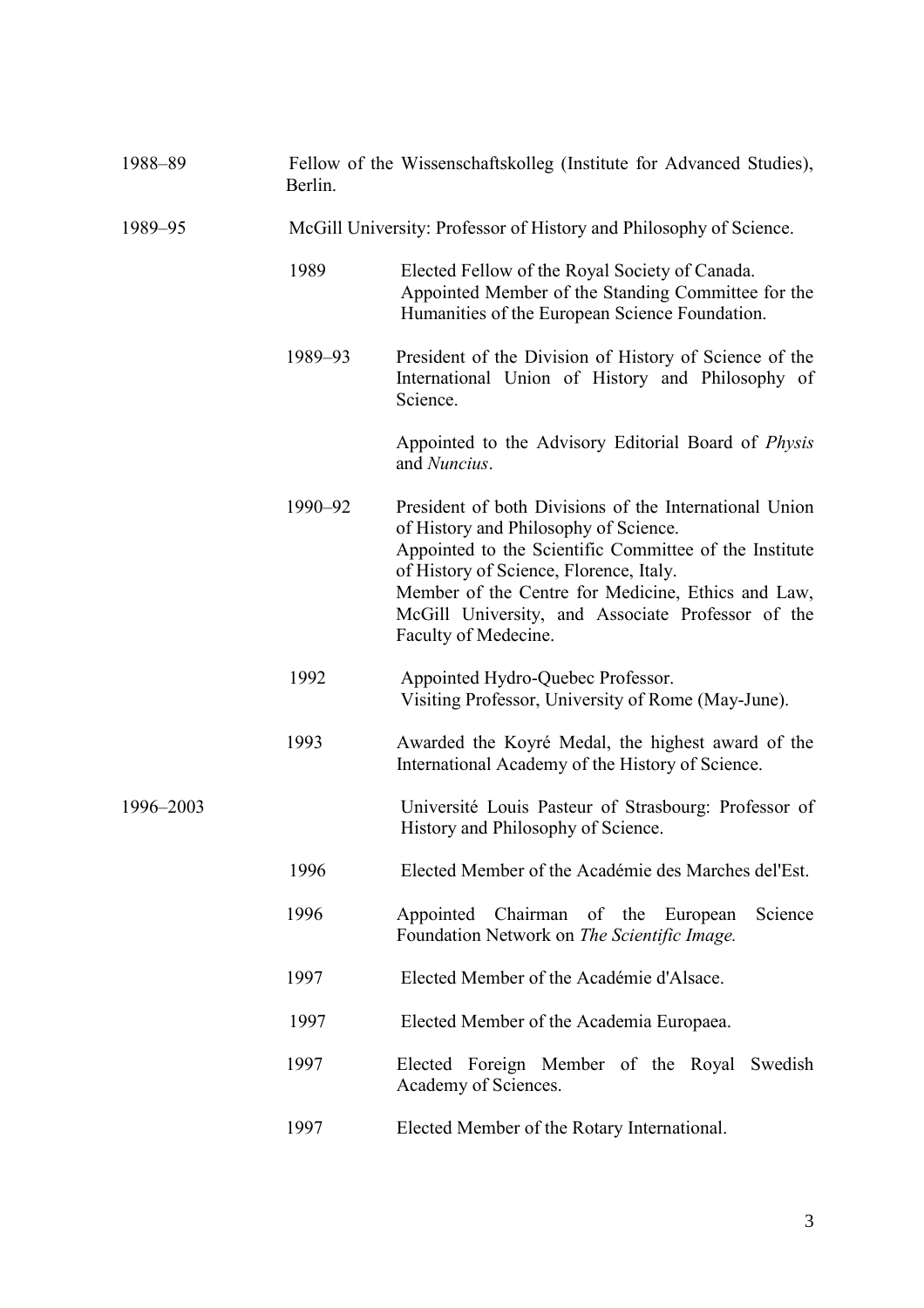|                          | 1997-2001 | President of the International Academy of the History<br>of Science.                                                                                                       |
|--------------------------|-----------|----------------------------------------------------------------------------------------------------------------------------------------------------------------------------|
|                          | 1997      | Appointed Member of the Editorial Board of the Notes<br>and Records of the Royal Society of London.                                                                        |
|                          | 1998      | Appointed "Professeur des Universités en classe<br>exceptionnelle".                                                                                                        |
|                          | 1998      | Member of the Steering Committee of the <i>John</i><br>Templeton Seminars on Science and Religion at<br>Oxford.                                                            |
|                          | 1999-2003 | Chairman of the<br>Standing Committee<br>the<br>for<br>Humanities of the European Science Foundation                                                                       |
| 2003-2012                |           | Professor at the University of Padua and incumbent of<br>the "Galileo Chair of History of Science"                                                                         |
|                          | 2003      | Elected member of the Council of the Academia                                                                                                                              |
|                          | 2004      | Europea<br>Elected member of the Accademia Galileiana                                                                                                                      |
|                          | 2005      | Appointed member of the Committee on "Science,<br>Religion and the Ontological Quest" of the Pontifical<br>Commission of the Vatican.                                      |
|                          | 2005-2008 | Member of the Evaluation Committee of the Catalan<br><b>Institution for Research and Advanced Studies</b>                                                                  |
|                          | 2006      | Appointed member of the Committee for the new<br>National Edition of the Works of Galileo                                                                                  |
|                          | 2007-2010 | Co-Director of the Venice Summer School of Science<br>and Religion at the Istituto Veneto di Scienze Lettere<br>ed Arti.                                                   |
|                          | 2007-2009 | Member of the Evalutation Committee for Strategic<br>Grants of the Spanish National Research Council.                                                                      |
|                          | 2009-2010 | Member of the Evalutation Committee for History of<br>the Portuguese Research Council.                                                                                     |
| 2012-present<br>Science, | 2012      | Visiting Scholar Max Planck Institute for History of<br>Berlin. September 2012.                                                                                            |
| Scienze                  | 2013      | Elected foreign member of the Accademica delle<br>dell'Istituto di Bologna.<br>Elected foreign member of the Accademica nazionale<br>di scienze, lettere e arti di Modena. |
|                          | 2014      |                                                                                                                                                                            |
|                          | 2015      | Visiting Scholar Max Planck Institute for History of<br>Science, Berlin.                                                                                                   |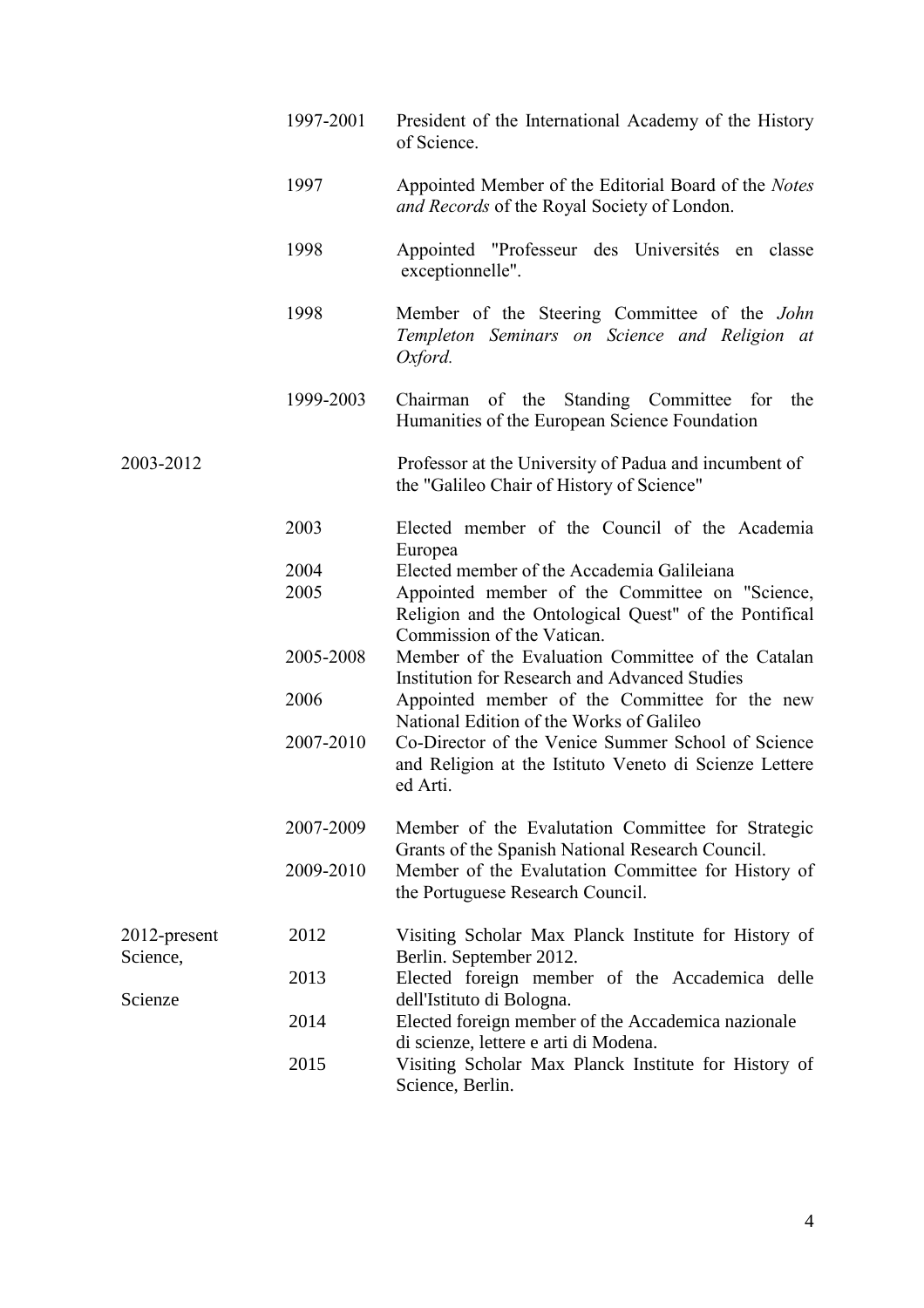## **PUBLICATIONS**

#### **Books**:

- 1. *Galileo's Intellectual Revolution*. London: Macmillan, 1972; second edition, New York: Science History Publications, 1977. Italian translation, *La rivoluzione intellettuale di Galileo*. Florence: Sansoni Editore, 1974. Spanish translation, La *revolución intelectual de Galileo*. Barcelona: Ariel, 1983. French translation (enlarged), *La révolution intellectuelle de Galilée*. Paris: Editions du Seuil, 1992.
- 2. *Galileo's Florentine Residences* (with M. L. Righini Bonelli). Florence: Istituto e Museo di Storia della Scienza, 1979.
- 3. *Copernico, Galileo, Cartesio. Aspetti della rivoluzione scientifica*. Rome: Armando Editore, 1989.
- 4. *The Magic of Numbers and Motion. The Scientific Career of René Descartes*. Canton, MA: Science History Publications, 1991. Spanish translation, *La magia de los numeros y el movimiento: La carrera cientifica de Descartes*. Madrid: Alianza, 1993. Italian translation, *La magia dei numeri e del moto*. Turin: Bollati Boringhieri, 1994 and 2013.
- *5. Copernico*. Milan: Le Scienze, 2001, new edition 2013. German translation, *Nikolaus Kopernicus der Begründer des modernen Weltbilds*. Heidelberg: Spektrum der Wissenschaft, 2003. Dutch translation, *Copernicus Grondlegger van het moderne wereldbeeld*. Amsterdam: Van Veen, 2006.
- *6. Galileo'*s *in Rome*. *The Rise and Fall of a Troublesome Genius* (with Mariano Artigas). Oxford and New York: Oxford University Press, 2003; Spanish translation, *Galileo en Roma: Cronica de 500 dias*. Madrid: Encuentro, 2003; Japanese translation, Tokyo: Otsukishoten, 2005; German translation, *Galileo Galilei. Aufstieg und Fall eines Genies* Darmstadt. Primus Verlag, 2006; Korean translation. Seoul: Eastasia Publishing Co., 2006; Italian translation, *Galileo a Roma*. Venice: Marcianum Press, 2009.
- *7. Designing Experiments and Games of Chance: the Unconventional Science of Blaise Pascal*. Canton: Ma: Science History Publications, 2003.
- *8. Galileo Observed. The Politics of Science and Religion* (with Mariano Artigas). Boston: Science History Publications, 2006.
- *9. El Caso Galileo: Mito y Realidad* ((with Mariano Artigas). Madrid: Encuentro, 2009. A revised and expanded version of item 8.
- *10. Galileo Interviewed*. Zurich: Galileo Press, 2013. Limited Edition. Italian translation by Flavia Marcacci, *Intervista a Galileo*. Rome: Carocci, 2015. Adapted for the stage and premiered at the Teatro Bonci of Cesena in April 2015.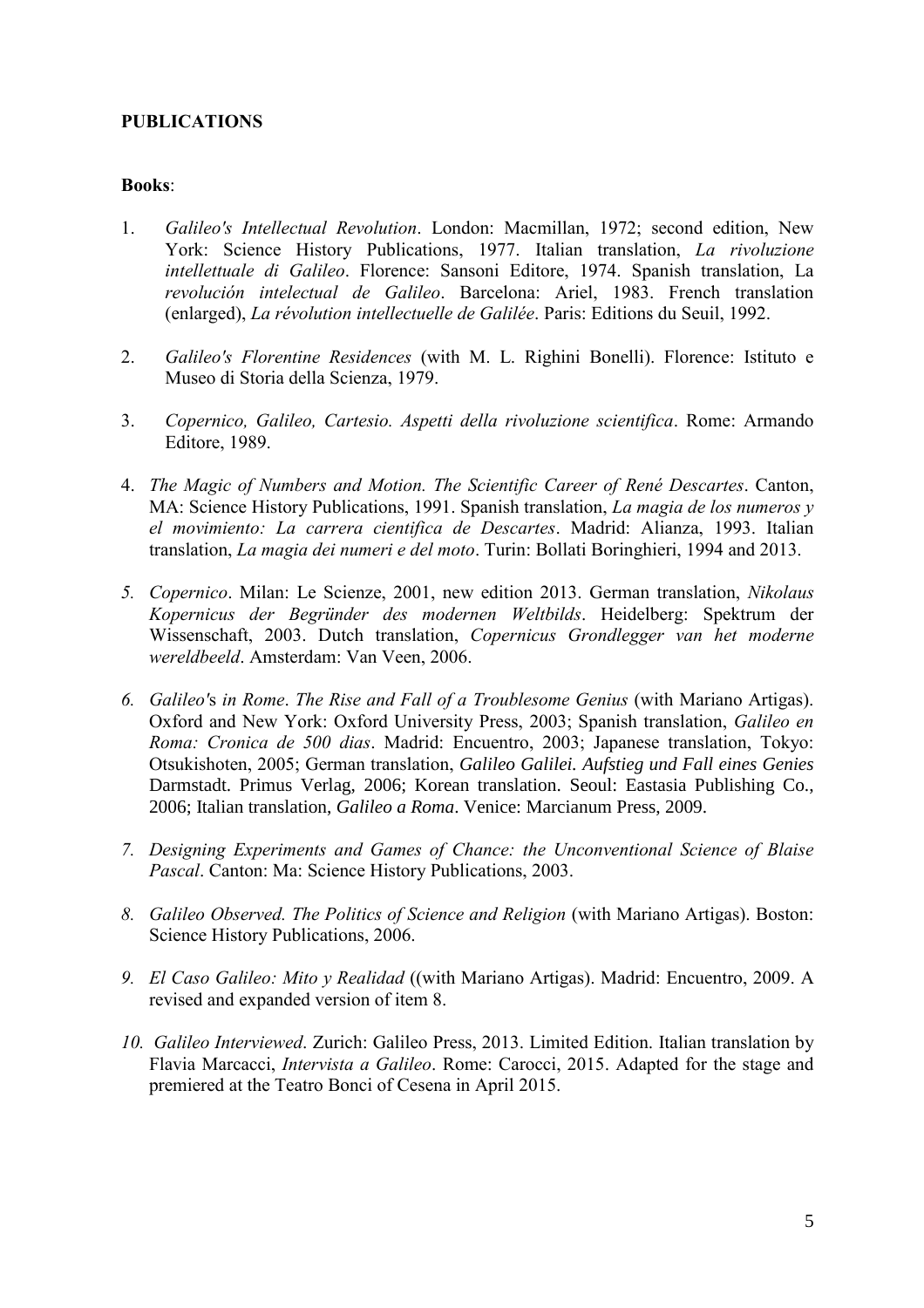### **Books Edited:**

- 1. *Reason, Experiment and Mysticism in the Scientific Revolution* (with M.L. Righini Bonelli). London: Macmillan and New York: Neale Watson Academic Publications, 1975. New edition, Sagamore Beach: Science History Publications, 2012.
- 2. *Values and the Quality of Life* (with J. King-Farlow). New York: Neale Watson Academic Publications, 1976.
- 3. *Contemporary Issues in Political Philosophy* (with J. King-Farlow). New York: Neale Watson Academic Publications, 1976.
- 4. *Basic Issues in Philosophy of Science*. New York: Neale Watson Academic Publications, 1976.
- 5. Sir William Dawson, *Modern Ideas of Evolution*. (edited by William R. Shea and John F. Cornell with a critical introduction by William R. Shea). New York: Neale Watson Academic Publications, 1977.
- 6. *Rutherford and Physics at the Turn of the Century* (with Mario Bunge). New York: Science History Publications and London: Macmillan, 1979.
- 7. *Otto Hahn and the Rise of Nuclear Physics*. Dordrecht and Boston: D. Reidel, 1983.
- 8. *Nature Mathematized*. Dordrecht and Boston: D. Reidel, 1983.
- 9. *Revolutions in Science: Their Meaning and Relevance*. Canton, MA: Science History Publications, 1988.
- 10. *Scientists and their Responsibility* (with Beat Sitter). Canton, MA: Watson Publishing International, 1989.
- 11. *Philosophie, Physik, Wissenschaftsgeschichte* (with Wolfgang Muschik). Berlin: Technische Universität Berlin, 1989.
- 12. *Creativity in the Arts and Sciences* (with A. Spadafora). Canton, MA: Science History Publications, 1990.
- 13. *Nature, Experiment, and the Sciences. Essays on Galileo and the History of Science in Honour of Stillman Drake* (with Trevor H. Levere). Dordrecht: Kluwer, 1990.
- 14. *Persuading Science: The Art of Scientific Rhetoric* (with Marcello Pera). Canton, MA: Science History Publications, 1991. (Italian translation, *L'arte della rivoluzione scientifica.* Milan: Guerini, 1992.
- 15. *From the Twilight of Probability. Ethics and Politics* (with A. Spadafora). Canton, MA: Science History Publications, 1992.
- 16. *Storia delle Scienze: Le Scienze Fisiche e Astronomiche*. Milan: Einaudi, 1992.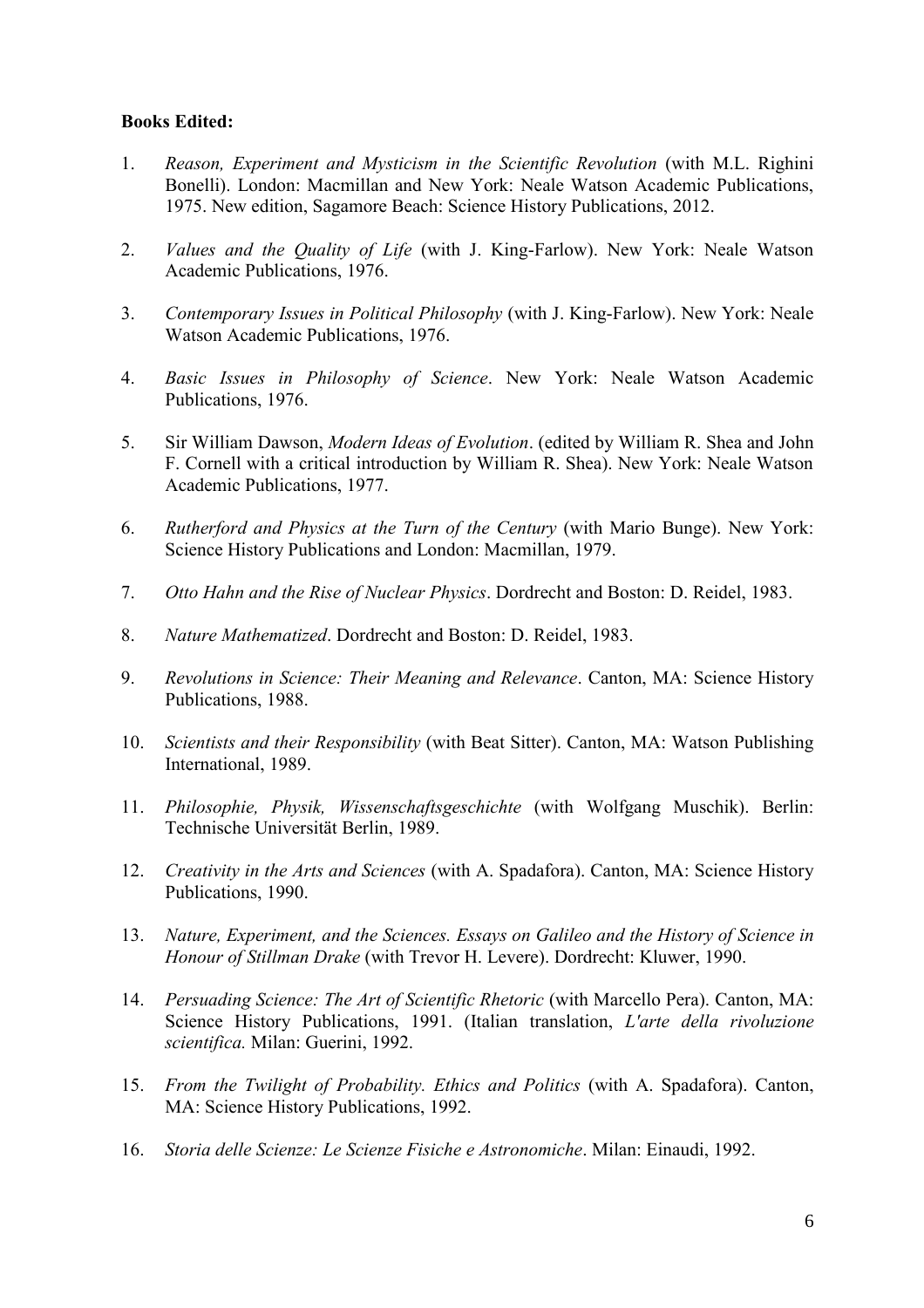- 17. *Interpreting the World, Science and Society* (with A. Spadafora). Canton, MA: Science History Publications, 1992.
- 18. *Energy Needs in the Year 2000 and Beyond: Ethical and Environmental Perspectives*. Canton, MA: Watson Publishing International, 1994. French translation, *Les besoins énergétiques de l'an 2000*. Québec: Ministère des ressources naturelles, 1995.
- 19. *The Scientific Image in the Age of the Enlightenment.* Canton, MA: Science History Publications, 2000.
- 20. *1604-2004: Supernovae as Cosmological Lighthouses* (with M. Turatto et alii). San Francisco: Astronomical Society of the Pacific, 2005.
- 21. Paolo Sarpi, *Istoria dell'Interdetto*, critical edition (with Corrado Pin). Conselve: ThinkAdv, 2006.
- 22. Campano da Novara, *Theorica Planetarum*, critical edition of the Latin text and Italian translation (with Tiziana Bascelli and Aldo Bullo). Conselve: ThinkAdv, 2007.
- 23. Galileo Galilei, *The Sidereal Message*, translated with an introduction and notes by William R. Shea. Canton, Ma: Science History Publications, 2009.
- 24. *Ilario Altobelli. Scienziato, Teologo, Corrispondente di Galileo* (with Alessandro Giostra and Francesco Merletti). Treia: Città di Treia, 2011.
- 25. Galileo, *Selected Writings*, edited and translated (with Mark Davie). Oxford: Oxford University Press, 2012.

#### **Articles**:

- 1. *Galileo's "Discorso intorno alle cose che stanno in sù l'acqua o che in quello si muovono",* Florence: G. Barbèra,1969.
- 2. "The End of the Aristotelian Cosmos", *Studi Secenteschi* X (1969), pp. 135-159.
- 3. "Galileo's Atomic Hypothesis", *Ambix. The Journal for the History of Early Chemistry* XVII (1970), pp. 13-27.
- 4. "The World in Motion", *La Revue de l'Université d'Ottawa* 40 (1970), pp. 341-385.
- 5. "Galileo's Claim to Fame", *The British Journal for the History for the History of Science* 5 (1970), pp. 111-127.
- 6. "Galileo, Scheiner, and the Interpretation of the Sunspots", *Isis* 61 (1970), pp. 498- 519.
- 7. "Galileo and the Controversy of the Comets", *Physis* 12 (1970), pp. 5-35.
- 8. "The Significance of Experiments in the Writings of the Young Galileo", *La Revue de L'Université d'Ottawa* 41 (1971), pp. 192-206.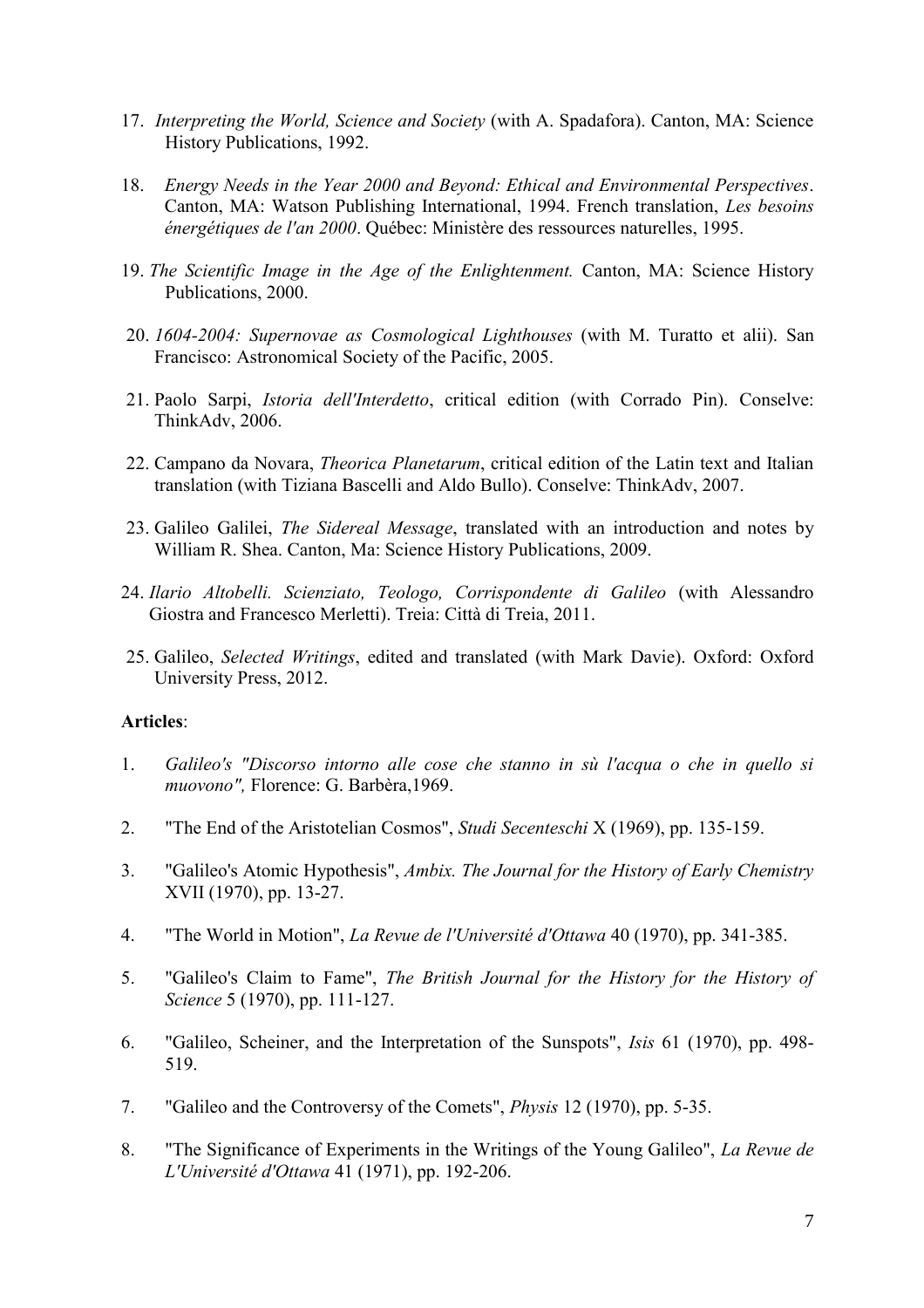- 9. "Beyond Logical Empiricism", *Dialogue* 10 (1971), pp. 223-242.
- 10. "Galileo's *Discourse on Floating Bodies*. Aristotelian and Archimedean Elements", *Actes du XIIe Congrès International d'Histoire des Sciences*. Paris: A. Blanchard, 1971, t. 4, pp. 149-153.
- 11. "La rivoluzione astronomica copernicana", *Memorie della Società Astronomica Italiana* XLIV (1973), pp. 671-687.
- 12. "The Classification of Scientific Terms as "Theoretical" and "Observational" in Contemporary Philosophy of Science", in J.A. Wojciechowski (ed.), *Conceptual Basis of the Classification of Knowledge*, Munich: Verlag Dokumentation, 1974, pp. 172- 185.
- 13. "Kepler and Galileo", *Journal for the History of Astronomy* V (1974) pp. 58-60.
- 14. "Georg Locher's *Disquisitiones mathematicae de controversiis et novitatibus astronomicis' and Galileo's Dialogue on the Two World Systems", Proceedings of the 13th International Congress of the History of Science. Section VI.* Moscow: Nauka, 1974, pp. 211-219.
- 15. "Trends in the Interpretation of Seventeenth-Century Science", in M.L. Righini Bonelli and W.R. Shea (eds.), *Reason, Experiment and Mysticism in the Scientific Revolution*. London: Macmillan and New York: Science History Publications, 1975, pp. 1-17.
- 16. "McTaggart and the Neo-Positive Entropists", *Philosophy* 50 (1975), pp. 346-351.
- 17. "Le copernicanisme de Galilée", *Avant, Avec, Après Copernic*. Paris: Blanchard, 1975, pp. 213-218.
- 18. (with N. Wolf) "Stillman Drake and the Archimedean Grandfather of Experimental Science", *Isis* LXVI (1975), pp. 397-400.
- 19. "La controriforma e l'esegesi biblica di Galileo Galilei", A. Babolin (ed.), *Problemi Religiosi e Filosofia*, Padua: La Garangola, 1975, pp. 37-62.
- 20. "Christoph Scheiner", *Dictionary of Scientific Biography*. New York: Charles Scribner's Sons, 1975, vol. XII, pp. 151-152.
- 21. "Some Aspects of Post-Renaissance Astronomy", *Vistas in Astronomy* 50 (1976), pp. 11-15.
- 22. "Galileo and the Justification of Experiments", in R.E. Butts and J. Hintikka (eds.), *Historical and Philosophical Dimensions of Logic, Methodology, and Philosophy of Science.* Dordrecht: D. Reidel, 1977, pp. 81-92.
- 23. "Descartes, Critic of Galileo", in R.E. Butts and J. Pitt (ed.), *New Perspectives on Galileo*. Dordrecht: D. Reidel, 1978, pp. 139-159.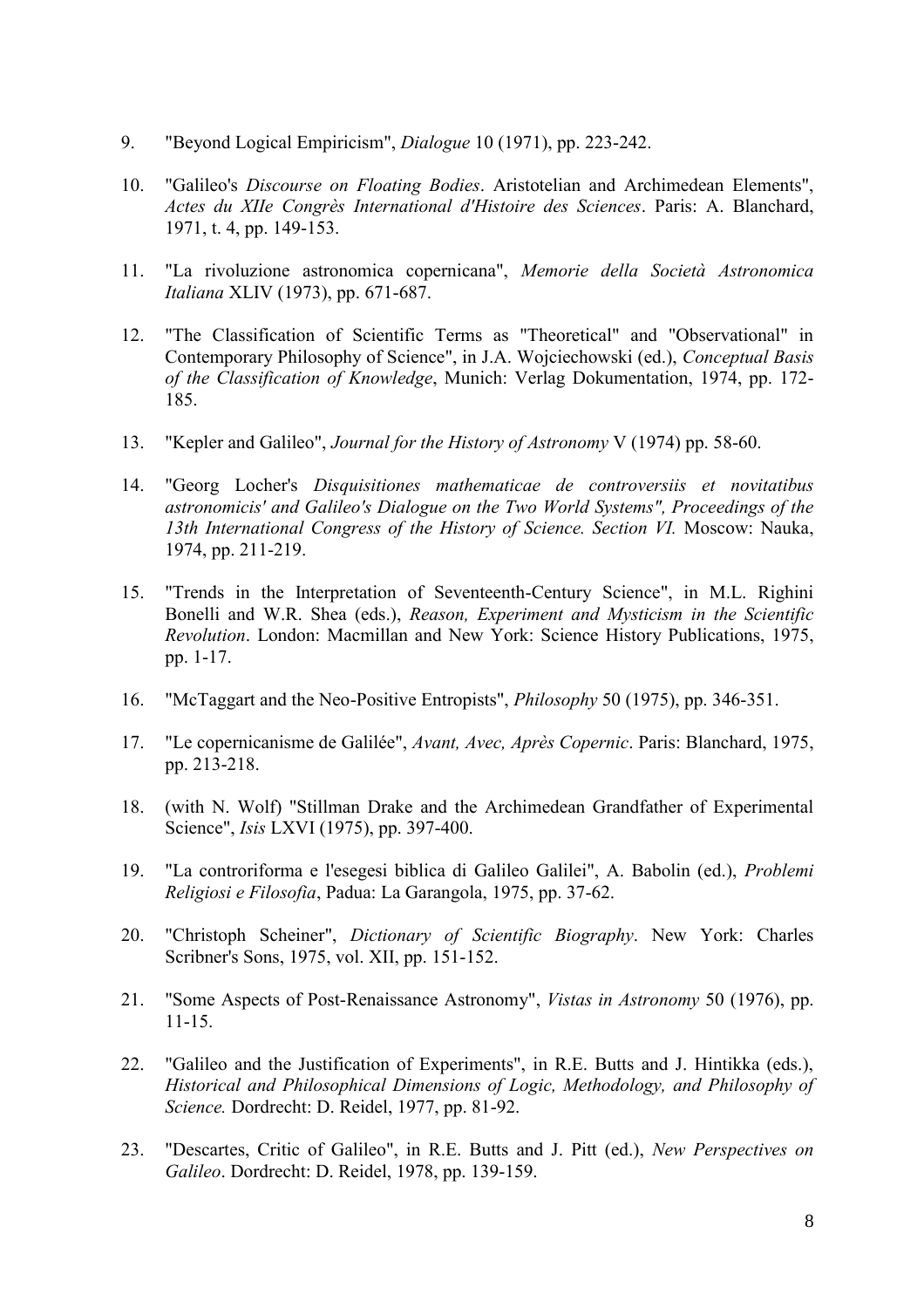- 24. "Marin Mersenne: Galileo's Traduttore–Tradittore", *Annali dell'Istituto e Museo di Storia della Scienza* 2 (1977), pp. 55-70.
- 25. "Descartes and the Rosicrucians", *Annali dell'Istituto e Museo di Storia della Scienza* 4 (1979), pp. 29-47.
- 26. "The Scientific Revolution of the Seventeenth Century", in *Anais do Simpósio sobre Historia e Filosofia da Ciência*. Sao Paulo: Academia das Ciências do Estado de Sao Paulo, 1979, pp. 115-175.
- 27. "Orientations actuelles de la philosophie et de l'histoire des sciences en Amérique", *Sciences Paris (A.F.A.S.),* t. 9, No. 3-4, 1979, pp. 77-82.
- 28. "The Young Hegel's Quest for a Philosophy of Science or Pitting Kepler Against Newton", in J. Agassi and Robert Cohen (eds.), *Essays in Honour of Mario Bunge.* Dordrecht and Boston: D. Reidel, 1981, pp. 381-397.
- 29. "Descartes and the French Artisan Jean Ferrier", *Annali dell'Istituto e Museo di Storia della Scienza* VII (1982), fasc. 2, pp. 145-159.
- 30. "The Young Hegel's Philosophy of Nature or the Fear of Mathematics", in Jean Dhombres (ed.), *Sciences et techniques en perspectives* I (1981-1982), section 4, pp. 1-34.
- 31. "Do Historians and Philosophers of Science Share the Same Heritage?", in William R. Shea (ed.), *Nature Mathematized*. Dordrecht and Boston: D. Reidel, 1983, pp. 3-20.
- 32. "The Galilean Geometrization of Motion", in William R. Shea (ed.), *Nature Mathematized*. Dordrecht and Boston, 1983, pp. 51-60.
- 33. "From Rutherford to Hahn", in William R. Shea (ed.), *Otto Hahn and the Rise of Nuclear Physics.* Dordrecht and Boston, 1983, pp. 1-18.
- 34. "Scienza e Religione: la condanna di Galileo", *Scienza Duemila* V, n. 4 (1983), pp. 28- 33.
- 35. "Melchior Inchofer's *Tractatus Syllepticus*: a Consultor of the Holy Office Answers Galileo", in P. Galluzzi (ed.), *Novità celesti e crisi del sapere*. Florence: Giunti, 1984, pp. 283-292.
- 36. "Descartes: Methodological Ideal and Actual Procedures", *Philosophia Naturalis* 21 (1984), pp. 577-589.
- 37. "Cambiamenti teorici razionali: i vortici", in M. Pera and J. Pitt (eds.), *I Modi del Progresso*. Milan: Il Saggiatore, 1985, pp. 137-159.
- 38. "L'Europa e gli sviluppi della scienza nel mondo", in M. Guidetti (ed.), *Storia d'Italia e d'Europa* vol. 8, t. 2. Milan: JACA Book, 1985, pp. 527-55l.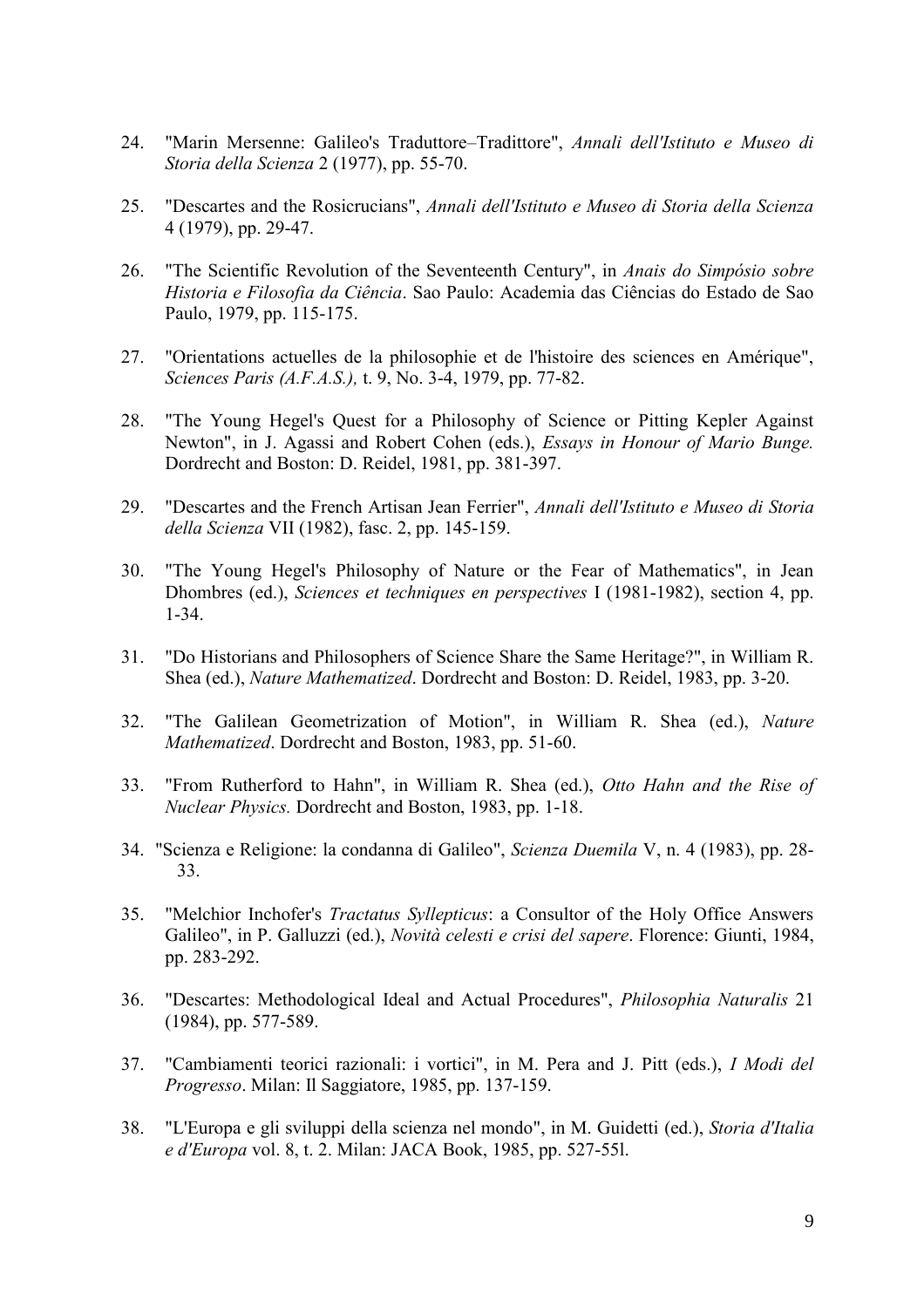- 39. "Panofsky Revisited: Galileo as a Critic of the Arts", in Piero Morselli (ed.), *Renaissance Studies in Honor of Craig Hugh Smyth*. Florence: Giunti Barbèra, 1985, vol. I, pp. 481-492.
- 40. "Filosofi e storici della scienza possono parlare tra di loro?", in Francesca Rivetti Barbò (ed.), *Dialogo e Malinteso*. Milan: Marzorati, 1985, pp. 241-264.
- 41. "Tâches actuelles d'une philosophie des sciences: A la reconquête de la rationalité", in Thomas De Koninck and Lucien Morin (eds.), *Urgence de la philosophie*. Québec: Presses de l'Université Laval, 1985, pp. 334-339.
- 42. "Descartes in the Philosophical Haven of the Netherlands", *Canadian Journal of Netherlandic Studies* IV (1985), pp. 61-85.
- 43. "Filled With Wonder: Kant's Cosmological Essay, the *Universal Natural History and Theory of the Heavens*", in Robert E. Butts (ed.), *Kant's Philosophy of Physical Science*. Dordrecht and Boston: D. Reidel, 1986, pp. 95-124.
- 44. "Hegel's Celestial Mechanics", in Michael Petry (ed.), *Hegels Philosophie der Natur.* Stuttgart: Klett-Cotta, 1986, pp. 31-44.
- 45. "Galileo and the Church", in D. Lindberg and R.L. Numbers (eds.), *God and Nature: Historical Essays on the Encounter Between Christianity and Science*. Berkeley: University of California, 1986, pp. 114-135.
- 46. "The Trend in History and Philosophy of Science", *Historia e Desenvolvimento da Ciência em Portugal*. Lisbon: Academia das Ciências de Lisboa, 1986, vol. 2, pp. 1265-1282.
- 47. "È sempre razionale credere negli esperimenti?", *Nuova Civiltà delle Macchine* IV (1986), Nos. 3/4, pp. 43-57.
- 48. "The Quest for Scientific Rationality: Some Historical Considerations", in J.C. Pitt and M. Pera (eds.), *Rational Changes in Science*. Dordrecht: D. Reidel, 1987, pp. 155-176.
- 49. "The Printing Press as an Agent of Change at the Time of the Scientific Revolution", in Peter F. McNally (ed.), *The Advent of Printing*. Montreal: McGill University, 1987, pp. 25-36.
- 50. "Research and Use of Energy in Classical Times", in Folio Quilici and Paolo Galluzzi (eds.), *Man, Environment, Energy*. Rome: ENI, 1987, pp. 103-113.
- 51. "Descartes and the Rosicrucian Enlightenment", in R.S. Woolhouse (ed.), *Metaphysics and Philosophy of Science in the 17th and 18th Centuries*. Dordrecht and Boston: Kluwer, 1988, pp. 73-99.
- 52. "The Unfinished Revolution: Johann Bernoulli (1702–1780) and the Debate Between the Cartesians and the Newtonians", in William R. Shea (ed.), *Revolution in Science: Their Meaning and Relevance*. New York: Science History Publications, 1988, pp. 70- 92.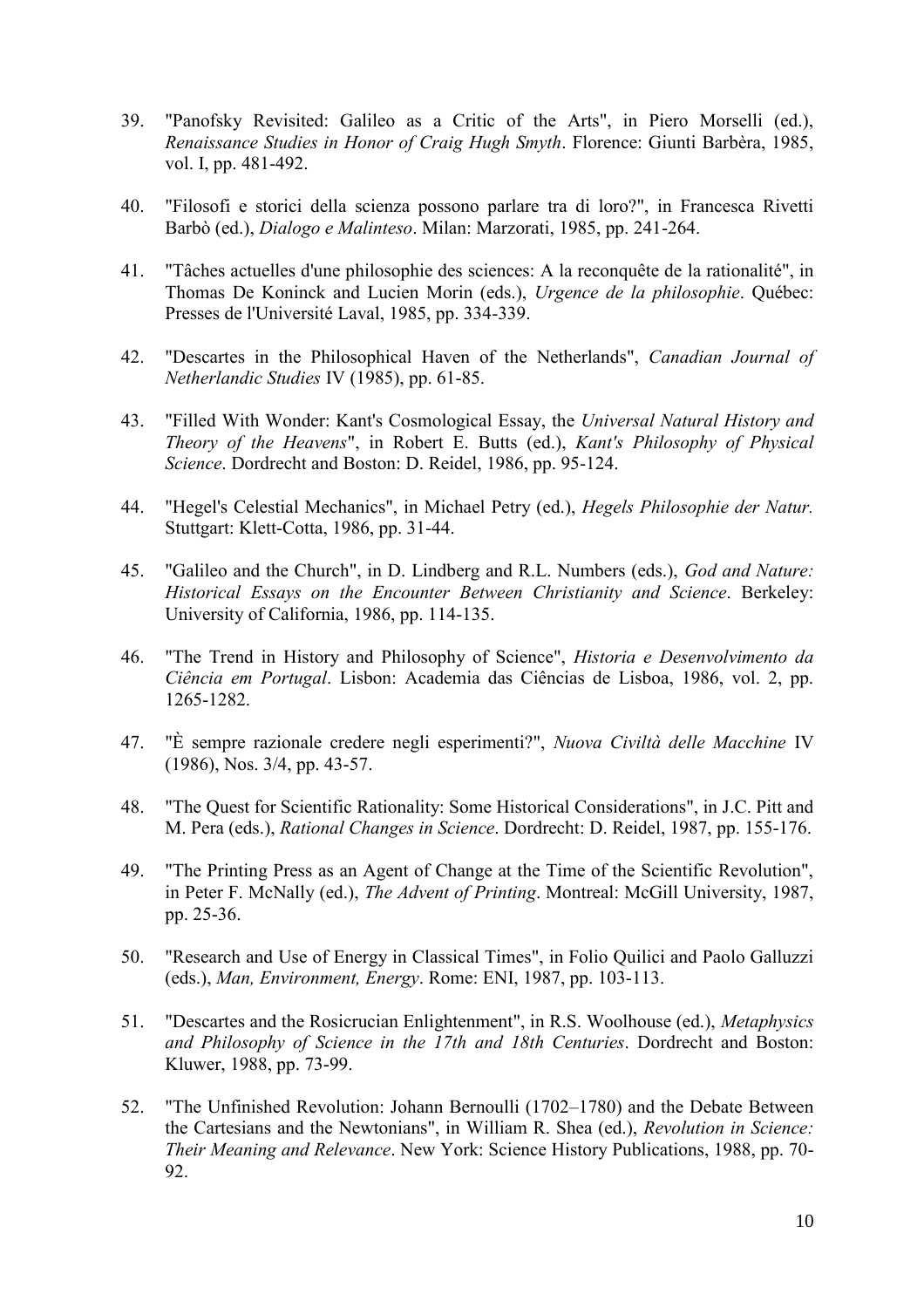- 53. "Reassessing the Scientific Revolution and Its Religious Inspiration", in T.D. Singh and Ravi Gomatan (eds.), *Synthesis of Science and Religion: Critical Essays and Dialogues.* San Francisco: Bhaktivedanta Institute, 1988, pp. 104-112.
- 54. "De l'astrologie à l'astronomie", in T. Klaniczay, E. Kushner and A. Stegmann (eds.), *L'époque de la Renaissance 1400–1600*. Vol. I *L'avènement de l'esprit nouveau (1400–1480)*. Budapest: Akadémai Kiadó, 1988, pp. 106-113.
- 55. "Transworld Journeys", in S. Allén (ed.), *Possible Worlds in Humanities, Arts and Sciences*. (Proceedings of the Nobel Symposium). Berlin: Walter de Gruyter, 1989, pp. 82-89.
- 56. "La Stampa quale responsabile dei cambiamenti al tempo della rivoluzione scientifica", *Ragioni Critiche*, anno IV (IIIe serie) nos. 1-2, March 1989, pp. 18-20.
- 57. "Cartesian Clarity and Cartesian Motion", in J.S. Brown and J. Mittelstrass (eds.), *An Intimate Relation: Studies in the History and Philosophy of Science in Honour of Robert E. Butts*. Dordrecht and Boston: Kluwer, 1989, pp. 23-41.
- 58. "Galileis physikalischer Beweis für die Bewegung der Erde um die Sonne", in W. Muschik and W.R. Shea (eds.), *Philosophie, Physik, Wissenschaftsgeschichte*. Berlin: Technische Universität Berlin, 1989, pp. 68-77.
- 59. "The Epistemology of the Disillusionment with Science", in William R. Shea and B. Sitter (eds.), *Scientists and their Responsibility*. Canton, MA: Watson Publishing International, 1989, pp. 189-202.
- 60. "Galileo Galilei: An Astronomer at Work", in T.H. Levere and W.R. Shea (eds.), *Nature, Experiment, and the Sciences*. Dordrecht: Kluwer, 1990, pp. 51-76.
- 61. "Tackling the Mind", in P. Weingartner and G. Dorn (eds.), *Studies on Bunge's Treatise*. Amsterdam: Rodopi, 1990, pp. 205-214.
- 62. "The Mainspring of the Arts and Science", in W.R. Shea and A. Spadafora (eds.), *Creativity in the Arts and Science*. Canton, MA: Watson International, 1990, pp. xixvi.
- 63. "Eloge: Pierre Costabel 1912–1989", *Isis* 81(1990), pp. 708-709.
- 64. "Descartes and the Art of Persuasion", in M. Pera and W.R. Shea (eds.), *Persuading Science: The Art of Scientific Rhetoric*. Canton, MA: Science History Publications, 1991, pp. 125-141. Italian translation, "Cartesio e l'arte della persuasione" in M. Pera and W.R.Shea (eds.), *L'Arte della persuasione scientifica*. Milan: Guerini, 1992, pp. 167-186.
- 65. "Quand la terre était le nombril du monde", *Les Cahiers de Science et Vie*, no. 2, 2 April 1991, pp. 6-13.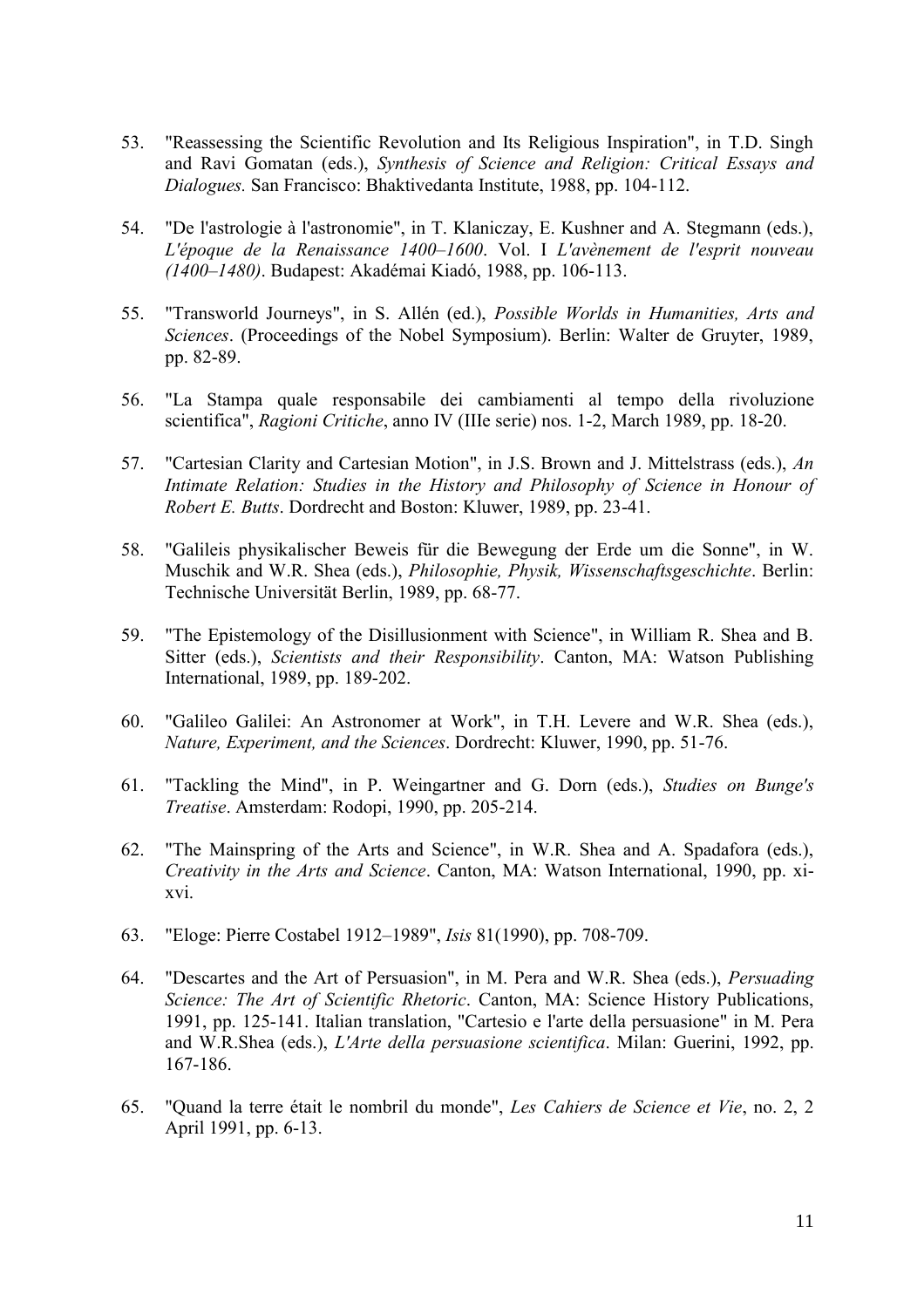- 66. "Une erreur de Galilée" in R. Bouveresse and H. Barreau (eds.), *Karl Popper: Science et Philosophie*. Paris: Vrin, 1991, pp. 259-261.
- 67. "Past and Present Links Between Philosophy and History of Science", in *Impact of Science on Society*, no. 160 (1991), pp. 279-287. Portuguese translation, "Ligações entre a historía e a filosofía da Ciência: passado e presente", *Impacte Ciência e sociedade* 11 (1992), 5-14. Turkish translation, *Bilim Tarihi.* Haziran (1992) Sayi: 8, pp. 10-15.
- 68. "Scientific Responsibility, the Environment and Responsible Ethics", *Science International*, Special Issue, September 1991, p. 33.
- 69. "Science and Culture" in E. Groffier and M. Paradis (eds.), *The Notion of Tolerance and Human Rights*. Ottawa: Carleton University Press, 1991, pp. 105-116.
- 70. "Premessa" in William R. Shea (ed.), *Storia delle Scienza: Le Scienze Fisiche e Astronomiche*. Milan: Einaudi, 1992, pp. 11-15.
- 71. "La rivoluzione scientifica" in William R. Shea (ed*.) Storia delle Scienza:Le Scienze Fisiche e Astronomiche.* Milan: Einaudi, 1992, pp. 168-233.
- 72. "All the Light We Have", in W.R. Shea and A. Spadafora (eds.), *From the Twilight of Probability*. Canton, MA: Science History Publications, 1992, pp. xi-xv.
- 73. "When Experiments Speak with a Forked Tongue", in W.R. Shea and A. Spadafora (eds.), *Interpreting the World, Science and Society*. Canton, MA: Science History Publications, 1992, pp. 103-120.
- 74. Adam Ries (1492–1559)", in W. Kaunzer and H. Wussing (eds.), *Adam Ries: Cos.* Stuttgart and Leipzig: B.G. Teubner, 1992, p. 5.
- 75. "Introduction" in C. Morabito (ed.), *Physis. Indici Prima Serie 1959–1985*. Florence: Olschki, 1992, pp. v-vii.
- 76. (with P.M. Johnson), "Pour une éthique de l'environnement", *Ecodécision*, June 1992, pp. 23-24.
- 77. "Archimedes and Descartes: A Syracusan Victory", in C. Dollo (ed.), *Archimede: Mito, Tradizione, Scienza*. Florence: Olschki, 1992, pp. 225-236.
- 78. (with C. Cardinal, N. Chartrand and D. Dubeau), "Electricity and Health: Decision-Making in Conditions of Uncertainty. Questions of Ethics and Law". *World Energy Council. 15th Congress. Division 1. Energy and the Environment. Technical Session 1.4.* Madrid, 1992, pp. 121-139.
- 79. "L'ambiente della fede e la fede nell'ambiente", in M. Micheletti and A. Savignano (eds.), *Filosofia della religione*. Genoa: Marietti, 1993, pp. 199-215.
- 80. "Descartes Savant. Response", *Metascience* 3 (1993) pp. 27-32.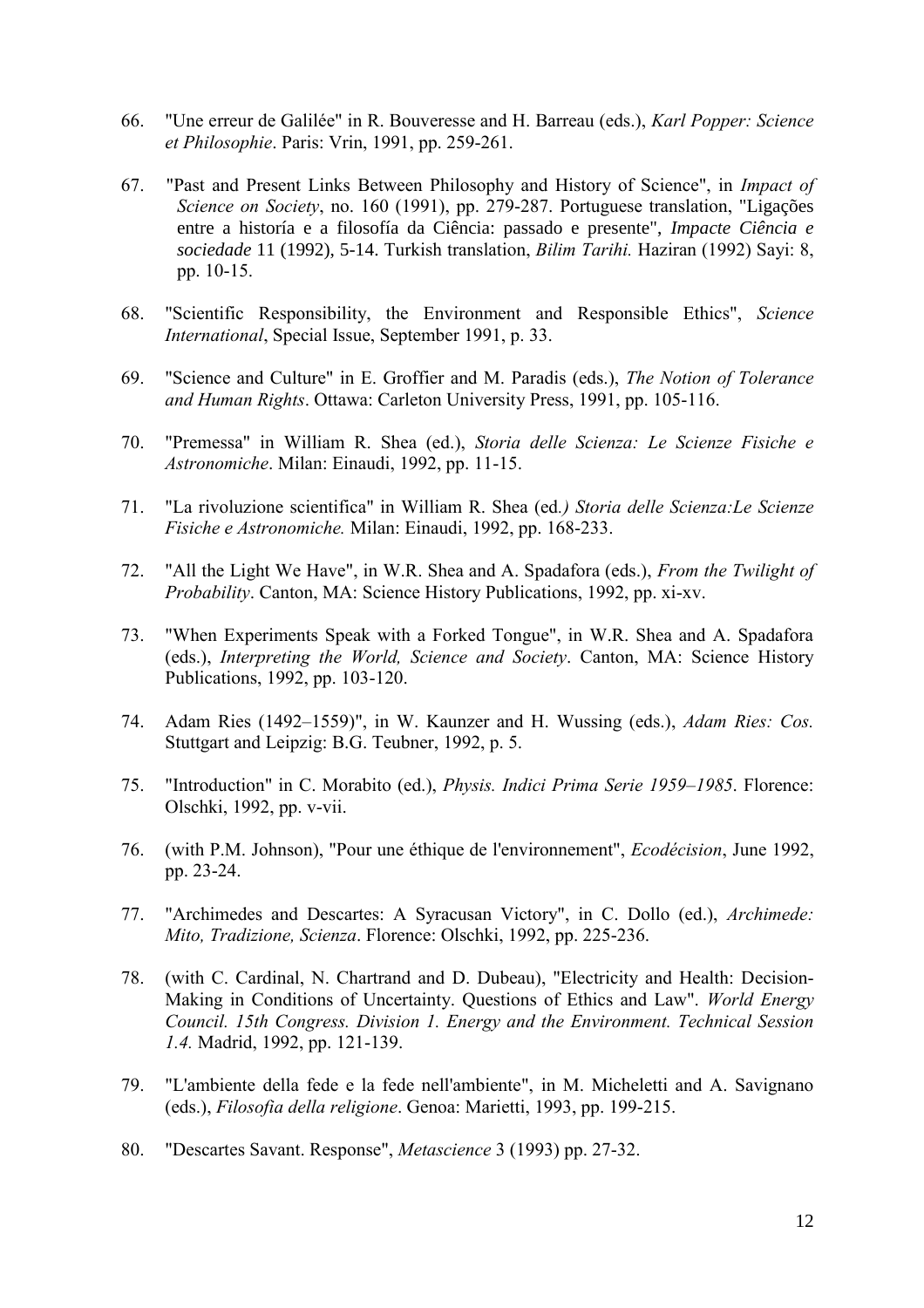- 81. "Energy , the Pulse of Life" in William R. Shea (ed.), *Energy Needs in the Year 2000 and Beyond: Ethics and Environmental Perspectives*. Canton, M.A.: Watson Publishing International, 1994, pp. ix-xviii.
- 82. "The Trial of Galileo", *Lonergan Review* 3 (1994), pp. 1-15.
- 83. "Stillman Drake (1910–1993)", *Nuncius* 9 (1994), pp. 295-297.
- 84. "Le *Monde* ou le beau roman de la physique de Descartes", *Littératures Classiques* 22 (1994), pp. 73-85.
- 85. "Thinking Scientifically", *Annals of Science* 52 (1995), pp. 615-618.
- 86. "Nature: Described or Constructed?" in Dante Della Terza (ed.), *Da una riva e dall'altra. Studi in onore di Antonio D'Andrea*. Florence: Cadmo, 1995, pp. 423-435.
- 87. "Un scientifique de carrière, René Descartes", *Philosophiques. Revue de la Société de Philosophie du Québec* XXII (1995), pp. 385-392.
- 88. "Il contributo di Paolo Rossi a una nuova interpretazione della rivoluzione scientifica", in A. La Vergata and A. Pagnini (eds.), *Storia della Filosofia, Storia della Scienza.* Florence: La Nuova Italia, 1995, pp. 5-21.
- 89. "Le macchine e i mecanismi della natura", in Pietro Rossi and Carlo Viano (eds.), *Storia della Filosofia*. vol. III. Rome: Laterza, 1995, pp. 165-179.
- 90. "Le nuove cosmologie", in Pietro Rossi and Carlo Viano (eds.), *Storia della Filosofia.* vol. III. Rome: Laterza, 1995, pp. 180-208.
- 91. "Technology and the Rise of the Mechanical Philosophy", in R.S. Cohen and M. Marion (eds.), *Quebec Studies in the Philosophy of Science*. Dordrecht and Boston: Kluwer, 1995, pp. 297-307.
- 92. "The Mechanical Philosophy of René Descartes", in B.V. Subbarayappa and N. Mukunda (eds.), *Science in the West and India*, Bombay: Himalaya Publishing House, 1995, pp. 1-83.
- 93. "The Voice of Experiments", *Nature*, vol. 381, no. 6583, 13 June 1996, pp. 568-569.
- 94. "The Difficult Path to Inertia: the Cartesian Step", in Jean-Robert Armogathe and Giulia Belgioioso (eds.), *Descartes: Principia Philosophiae (1644-1994)*. Naples: Vivarium, 1996, pp. 451-470.
- 95. "The Revelations of the Telescope", *Nuncius* XI (1996), pp. 507-526.
- 96. "Dubious Revolution", *Nature*, vol. 385, no. 6614, 23 January 1997, p. 312.
- 97. "Le rivelazioni del telescopio di Galileo", *Le Scienze*, anno XXX, vol. LIX, n. 347, luglio 1997, pp. 72-81.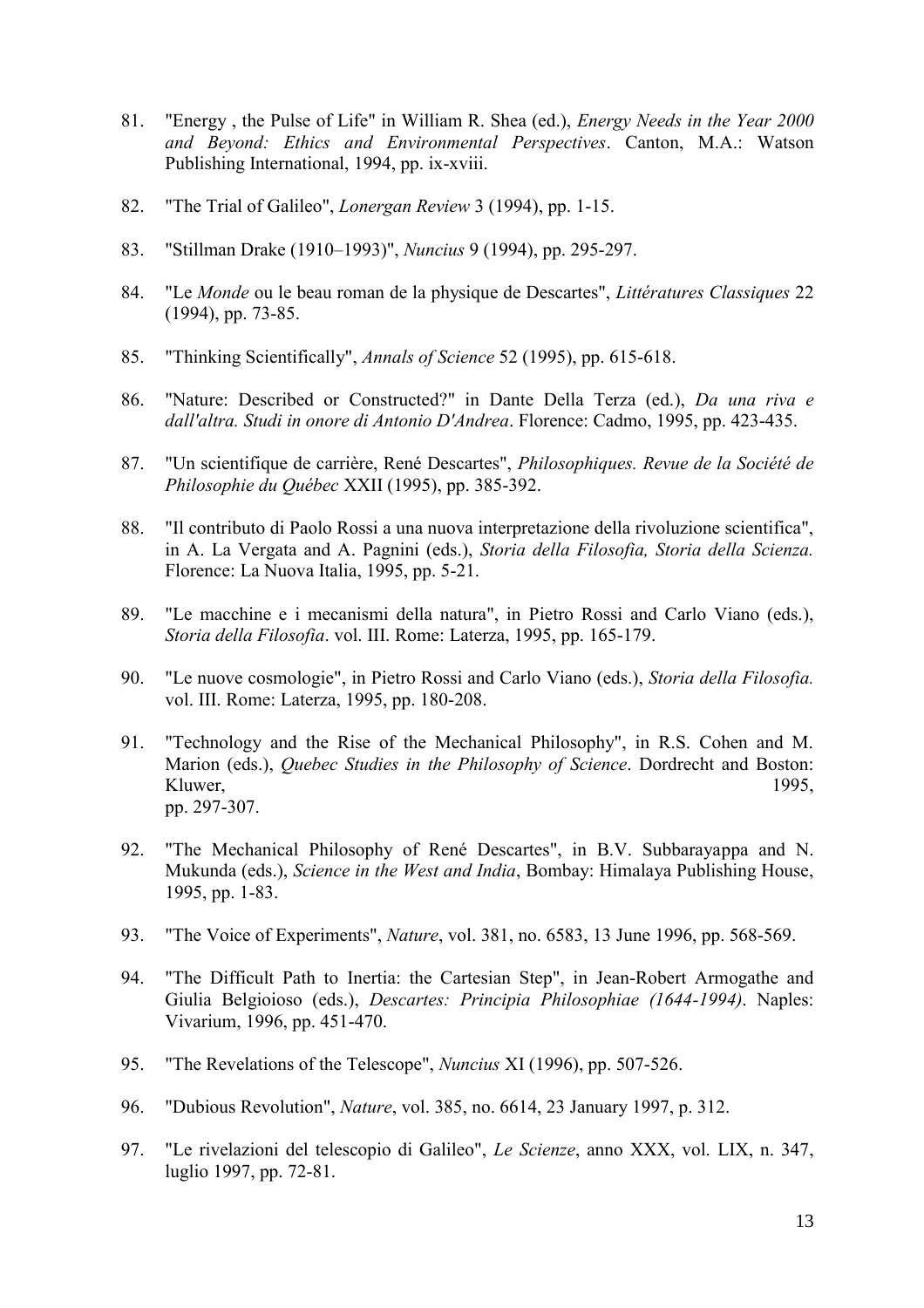- 98. "Let it Shine", *Nature* 1997, vol. 389, 25 September 1997, pp. 347-348.
- 99. "La science de Descartes*", Laval Théologique et Philosophique,* 53 (1997), pp. 531- 549.
- 100. "Galileo's Copernicanism: the Science and the Rhetoric", in Peter Machamer (ed.), *The Cambridge Companion to Galileo.* Cambridge: Cambridge University Press, 1998, pp. 211-243.
- 101. "Die Neue Wissenschaft: Einleitung", in J.-P. Schobinger (ed.), *Grundriss der Geschichte der Philosophie. Die Philosophie des 17. Jahrhunderts*. *Band I. Allgemeine Themen, Iberische Halbinsel, Italien.*Basel: Schwabe & Co, 1998, pp. 773- 776.
- 102. "Galileo Galilei (1564–1642)", in J.-P. Schobinger (ed.), *Grundriss der Geschichte der Philosophie. Die Philosophie des 17. Jahrhunderts*. *Band I. Allgemeine Themen, Iberische Halbinsel, Italien.* Basel: Schwabe & Co, 1998, pp. 777-815, 947-952.
- 103. "Die Schule Galileis", in J.-P. Schobinger (ed.), *Grundriss der Geschichte der Philosophie. Die Philosophie des 17. Jahrhunderts*. *Band I. Allgemeine Themen, Iberische Halbinsel, Italien.* Basel: Schwabe & Co, 1998, pp. 823-841, 953-957.
- 104. "Dal *Cabinets de curiosités* al Museo di Storia Naturale", in Raffaella Simili (ed.), *Le istituzioni scientifiche nell'Italia moderna e contemporanea.* Rome: Gius. Laterza & Figli, 1998, pp. 3-18.

105. "Descartes", in Michel Blay and Robert Halleux (eds.), *La science classique XVI°- XVII° siècle. Dictionnaire critique.* Paris: Flammarion, 1998, pp. 234-244.

106. "Image", in Michel Blay and Robert Halleux (eds.), *La science classique XVI°-XVII° siècle. Dictionnaire critique.* Paris: Flammarion, 1998, pp. 551-562.

107. Préface to Paolo Ponzio, *Copernicanesimo e Teologia. Scrittura e Natura in Campanella, Galilei e Foscarini.* Bari. Levante Editori, 1998, pp. 7-9.

108. "Research in Europe", in Wolfgang Kaltenbacher (ed.), *Research in Europe*. Naples: Vivarium, 1999, pp. 375-376.

109. "Scienza a Vuoto Spinto" in *Il Sole 24 Ore*, Domenica 26 settembre 1999, p. 30.

110. "Experimente sprechen mit gespaltener Zunge: Torricelli, Pascal und das schwer fassbare Vakuum", in Christoph Meinel (ed.), *Instrument Experiment*: *Historische Studien* Berlin: Diepholz, 2000, pp. 82-97.

111. "The History of Science and the Image of Science" in Claude Debru (ed.), *History of Science and Technology in Education and Training in Europe. Brussels: European* Commission, 2000, pp. 105-116.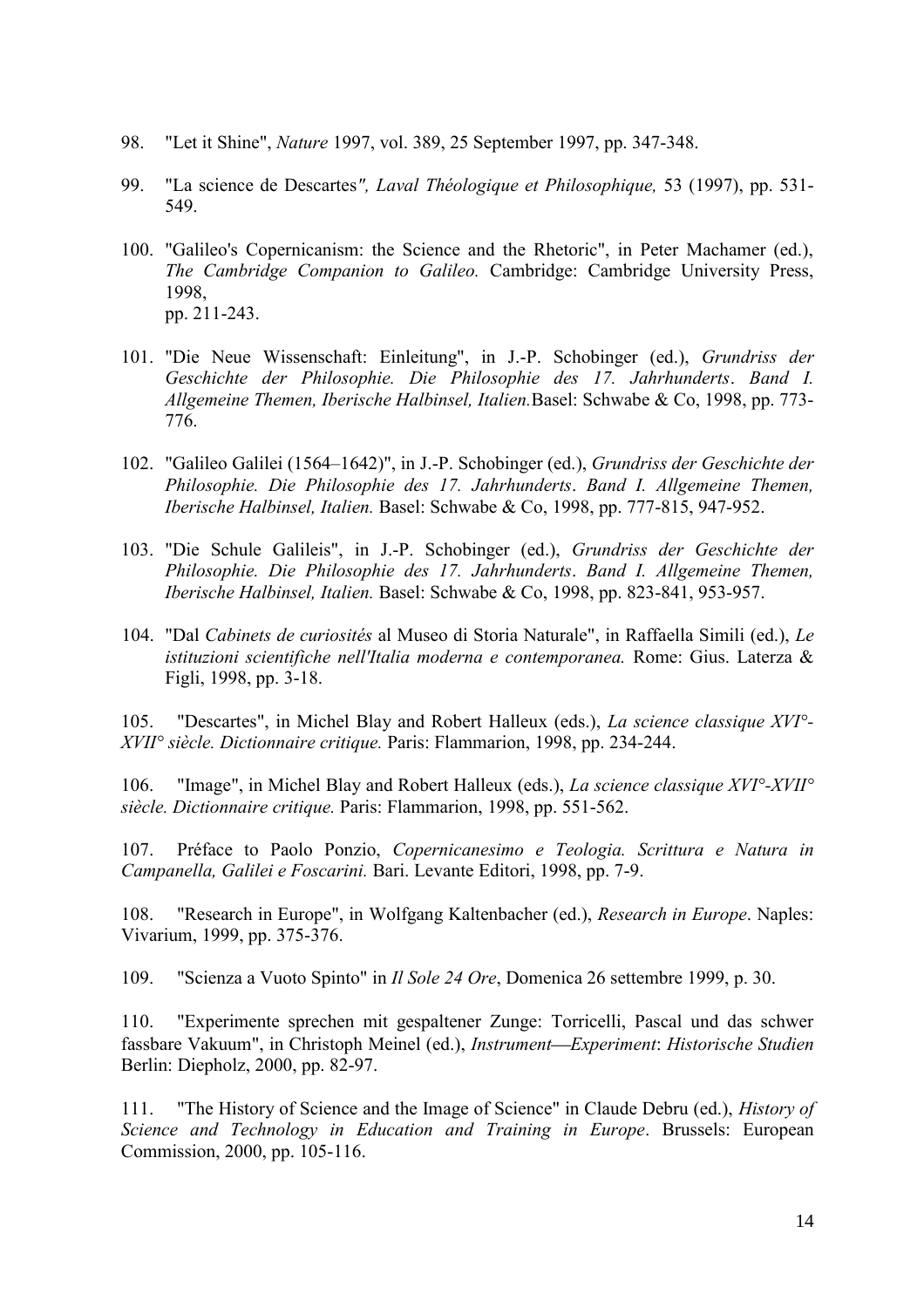112. "Playful Words", *Reflections*, January 2000, pp. 1-2.

113. "Looking at the Moon as Another Earth: Terrestrial Analogies and Early Seventeenth-Century Telescopes", in Fernand Hallyn (ed.), *Metaphor and Analogy in the History and Philosophy of Science.* Dordrecht: Kluwer. 2000, pp. 83-103.

114. "The Rhetoric of Experiment and Scientific Illustrations in the Enlightenment", in William R. Shea (ed.), *Science and the Visual Image in the Enlightenment*. Canton, MA: Science History Publications, 2000, pp. 39-56.

115. "The Environment and Changing Concepts of Nature", in W. Hide, J. Mittelstrass and W. J. Singer (eds.), *Changing Concepts of Nature at the Turn of the Millennium.* Vatican City: Pontifical Academy of Science, 2000, pp. 183-194.

116. "The History of Science and the Image of Science", *Notes and Records of the Royal Society* 55 (2001), pp. 3-7.

117. "Pascal and the Bible" in Maurizio Mamiani (ed.), *Scienza e Sacra Scrittura nel XVII Secolo.* Naples: Vivarium, 2001, pp. 175-195.

118. "How Galileo's Mind Guided his Eye when He First Looked at the Moon through a Telescope" in Gérard Simon and Suzanne Débarbat (eds), *Proceedings of the XXth International Congress of History of Science. Optics and Astronomy*. Amsterdam: Brepols, 2001, pp. 93-109.

119. "Jakob und Johann Bernoulli" in Helmut Holzhey and Wilhelm Schmidt-Biggeman (eds.), *Grundriss der Geschichte der Philosophie. Die Philosophie des 17. Jahrhunderts*. *Band 4 Das Heilige Römische Reich Deutscher Nation Nord- und Ostmitteleuropa.* Basel: Schwabe and Co., 2001, pp. 967-979, 992-994.

120. "Galileo e l'atomismo", *Acta Philosophica* 10 (2001), pp. 257-272.

121. "Galileo the Copernican" in José Montesinos and Carlos Solis (eds.), *Largo Campo di Filosofare*. La Orotava: Fundacion Canaria Orotava de Historia de la Ciencia, 2001, pp. 41-59.

122. "Global Dialogue", *Canadian Journal of Sociology* 27 (2002), pp. 83-88.

123. "Galileo Galilei" in Sandro Petruccioli (ed**.),** *Storia della Scienza Volume V. La Rivoluzione Scientifica*. Roma: Istituto della Enciclopedia Italiana, 2002, pp. 288-301.

124. "Current Work on the History of Science and Religion" (with Donald A. Yerxa), *Historically Speaking. The Bulletin of the Historical Society***,** February 2003, vol. IV, no 3, pp. 24-26.

125. "Reading God's Two Books", *Books and Culture*, March/April 2003, p. 30.

126. "Pascal's Elegant and Eloquent Use of Instrument" in M. Beretta, P. Galluzzi and C. Triarico (eds.), *Musa Musaei*. Florence: Leo S. Olschki, 2003, pp. 199-218.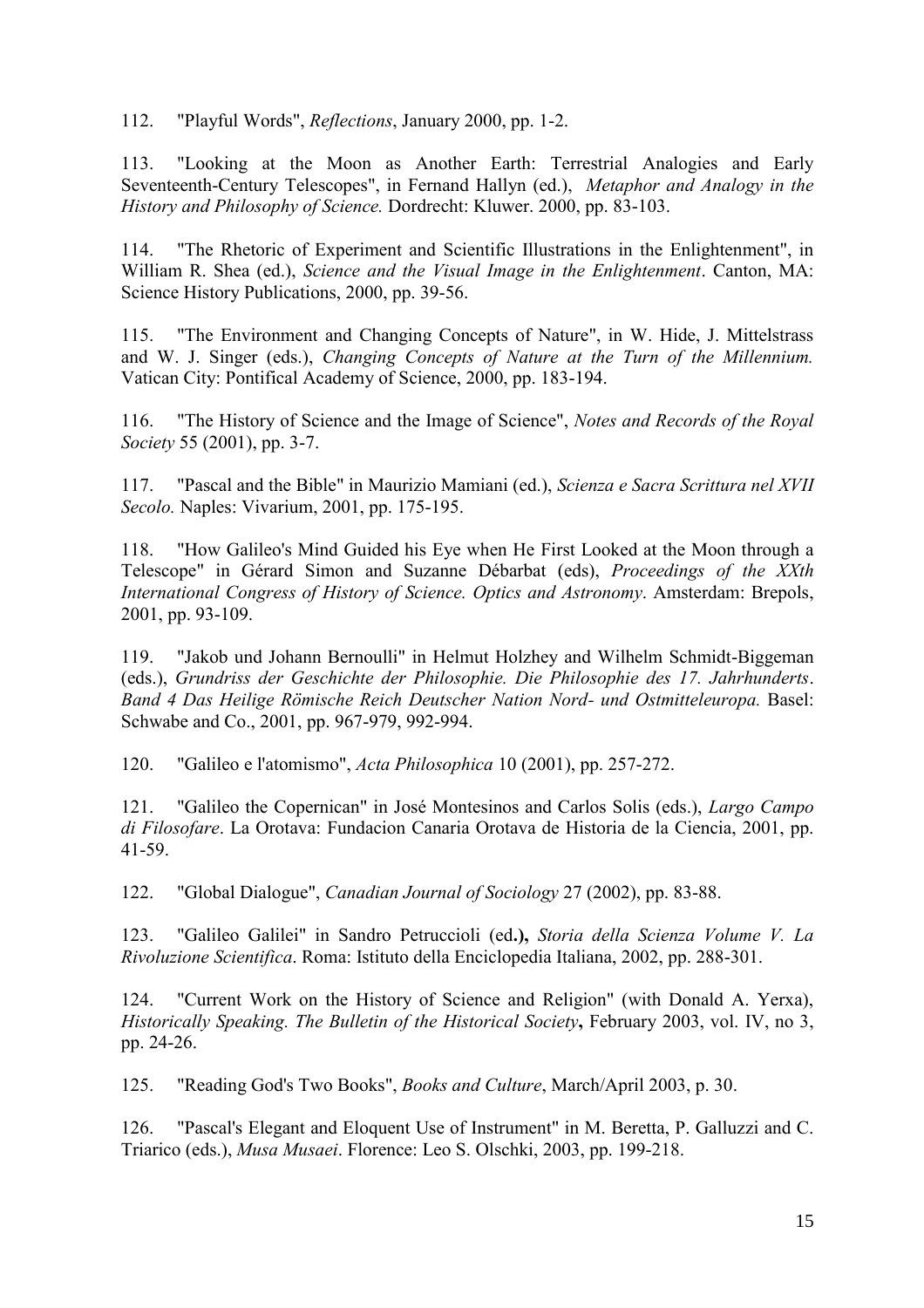127. "When is a Superpower Welcome" in R. Ragaini (ed.), *International Seminar of Nuclear War and Planetary Emergencies 27th Session*. London: World Scientific, 2003, pp. 111-114.

128. "La pensée scientifique de Descartes" in Mariafranca Spallanzini (ed.), *Letture Cartesiane*. Bologna: Clueb, 2003, pp. 47-69.

129. "Nueva luz en el caso Galileo" (with Mariano Artigas and Rafael Martinez), *Anuario de Historia de la Iglesia. Universidad de Navarra* XII (2003), pp. 159-179.

130. "Corrado Dollo e gli studi galileiani" in Corrado Dollo, *Galileo Galilei e la cultura della tradizione*. Soveria Mannelli: Rubbettino, 2003, pp. 15-19.

131. "La ricerca scientifica in Europa. Una sfida per tutti?", *Acque e Terra* XV (numero 2, 2004), pp. 5-7.

132. "The *Rational* Descartes and the *Empirical* Galileo" in C. R. Camerino and J.M.M.H. Thijssen (eds.), *The Reception of the Galilean Science of Motion in Seventeenth-Century Europe*.. Dordrecht: Kluwer, 2004, pp. 67-82.

133. "Wilhelm Conrad Röntgen (1845-1923) Strasbourg 1872-1875 et 1876-1879 in Josianne Olff-Nathan (ed.), *Universités de Strasbourg*. Strasbourg: Presses Universitaires de Strasbourg, 2004, pp. 91-96.

134. "Galileo's Roman Agenda". The 2003 Annual Hans-Rausing-Lecture of the University of Uppsala: Salvia Småskrifter, 2004.

135. "New Light on the Galileo Affair" (with Mariano Artigas and Rafael Martinez) in Ernan McMullin (ed.). *The Church and Galileo*. Notre-Dame, Indiana: Notre-Dame University Press, 2004, pp. 213-232. An earlier version of this paper appeared in John Brooke and Ekmeleddin Ihsanoglu (eds.), *Religious Values and the Rise of Science in Europe*. Istanbul: Ircica, 2005, pp. 145-166.

136. "The Contribution of Islam to the Transmission and the Development of Greek Science" in Ekmeleddin Ihsanoglu (ed.), *Cultural Contacts in Building a Universal Civilisation: Islamic Contributions*. Istanbul: Ircica, 2005, pp. 173-182.

137. "Galileo and the Supernova of 1604" in M. Turato, W. Shea et alii (eds.), *1604-2004: Supernovae as Cosmological Lighthouse*. San Francisco: Astronomical Society of the Pacific, 2005, pp. 12-20.

138. "Assessing the Relations between Science and Religion", *Historically Speaking*. *The Bulletin of the Historical Society* VII, number 2 (November/December 2005), pp. 6-8.

139. "Rejoinder to Numbers and Larson", *Historically Speaking. The Bulletin of the Historical Society* VII, number 2 (November/December 2005), pp. 14-16.

140. "A New Biography of Galileo", *Nuncius XX,* (2005), pp. 431-448.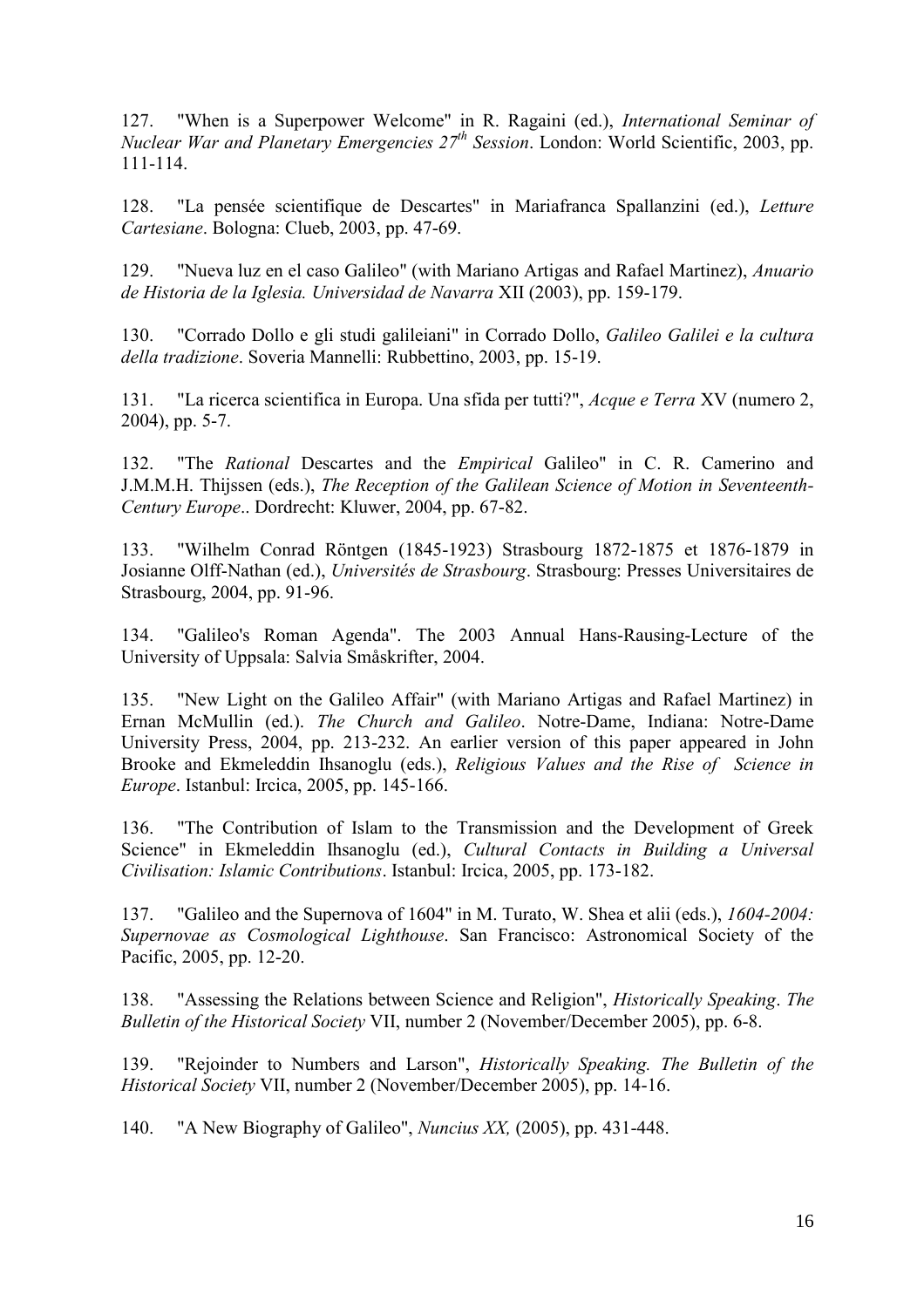- 141. "Galileo a Roma: Incontri e Scontri" in Chiara Giuntini and Brunello Lotti (eds.), *Scienza e teologia fra Seicento e Ottocento.* Firenze: Olschki, 2006, pp. 15-38.
- 142. "Due notizie sulla ricerca in Europa", *Insegnare Filosofia Oggi*, Gennaio-marzo 2006, pp. 1-2.
- 143. "Le stelle Medicee: da Galileo (1563-1642) a Gio Domenico Cassini (1625-1712)" in *Giornale di Astronomia* 32 (2006), pp. 5-10.
- 144. "State Schools and Private Religious Schools in Galileo's Day" in Mustafa Kaçar (ed.). *Essays in Honour of Ekmeleddin İhsanoğlu*. Istanbul: Research Centre for Islamic History, Art and Culture, 2006, pp. 737-760.
- 145. "Reassessing the Butterfield Thesis", *Historically Speaking. The Bulletin of the Historical Society* VIII, number 1 (September/October 2006), pp. 10-12.
- 146. "La natura si descrive o si costruisce?" in Raffaella De Franco (ed.), *L'esistenza fragile*. Bari: Mattioli, 2007, pp. 159-172.
- 147. "The Scientific Revolution Revisited" in John L. Heilbron (ed.), *Advancement of Learning*. *Essays in Honour of Paolo Rossi*. Florence: Olschki, 2007, pp. 1-14.
- 148. "Complexity and the History of Science and Religion", *Historically Speaking*. *The Bulletin of the Historical Society* VII, number 5 (May/June 2007), pp. 13-14.
- 149. "The Scientific Revolution Really Occurred", *European Review* 15 (2007), pp. 457- 469.
- 150. "Can Historians and Philosophers of Science Learn from Each Other?" in Fabio Minazzi (ed.), *Filosofia, Scienza e Bioetica nel dibattito contemporaneo*. Roma: Istituto Poligrafico e Zecca dello Stato, 2007, pp. 781-794.
- 151. "How Galileo Improved on Galileo's Laws of Free Fall and Projectile Motion" (with Tiziana Bascelli) in Marco Beretta, Karl Grandin and Svante Lindqvist (eds.), *Aurora Torealis*. Sagamore Beach: Science History Publications, 2008, pp. 31-50.
- 152. "L'ultima sfida di Galileo: la determinazione della forza della percossa" (with Tiziana Bascelli) in Claudio and Tiziana Paladini (eds.), *Galileo Galilei e Antonio Pacinotti*. Pisa: Fondazione Galileo Galilei, 2008, pp. 37-41.
- 153. "Gianfrancesco Sagredo amico di Galileo", *Atti e Memorie dell'Accademia Galileiana di Scienze, Lettere ed Arti*, vol. CXX (2007-2008), Parte III, pp. 27-31.
- 154. "Il nuovo mondo di Galileo", *Cultura IN Scena*, numero 12, Febbraio 2009, p. 3.
- 155. "Il telescopio e il nuovo mondo di Galileo Galilei" in Francesco Jori (ed.), *Attualità di Galileo Galilei nella vita scientifica di oggi e domani. Padua*: Il Poligrafo, 2009, pp. 51-64.
- 156. "Con gli occhi al cielo", *Jesus*, anno XXXI no. 5, Maggio 2009, pp. 73-75.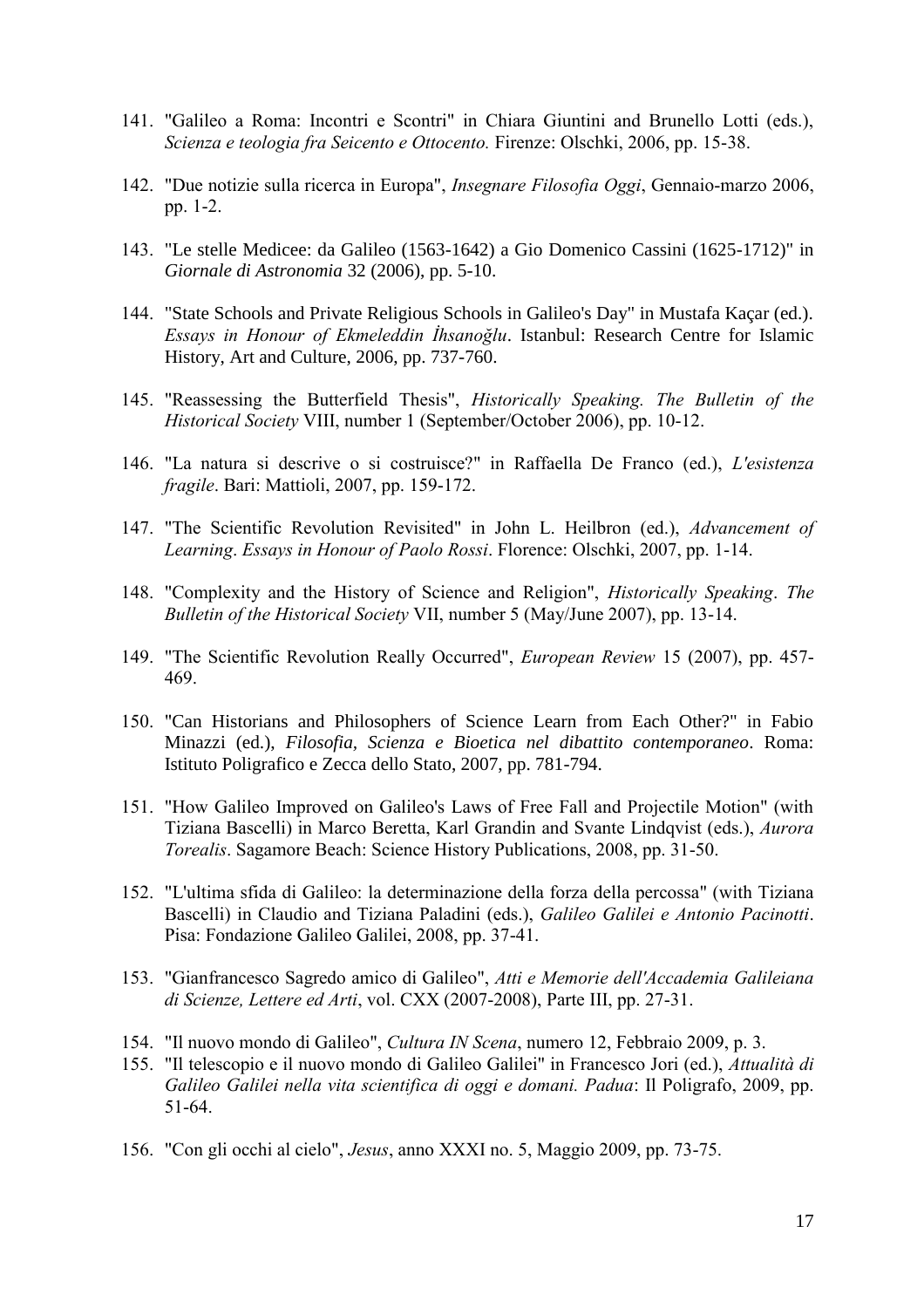- 157. "La Nuova Luna e il Nuovo Mondo di Galileo Galilei" in Enrico Giannetto, Giulia Giannini and Marco Toscano (eds.), *Relatività, Quanti, Chaos e altre Rivoluzioni della Fisica*. Rimini: Guaraldi, 2010, pp. 13-31.
- 158. "Owen Gingerich's Curious Case", *Galilaeana* VII (2010), pp. 97-110.
- 159. "One Giant Artistic Leap for Mankind", *Tate Etc*, Issue 20 (Autumn 2010)
- 160. "Galileo e la Chiesa romana" in Gian Mario Bravo and Vincenzo Ferrone, *Il processo a Galileo Galilei e la questione galileiana*. Roma: Edizioni di Storia e Letterature, 2010, pp. 39-61.
- 161. "Ciencia e relixión: unha historia de guerra?" Compostella: Consello da Cultura Galega, 2010.
- 162. "Galileo Then and Now", *Historically Speaking. The Bulletin of the Historical Society*, XI June 2010, pp. 25-27.
- 163. "Sarpi e Galilei: Il silenzio e le domande" in Giuliano Martufi (ed.), *Dissimulazione e Tragedia*. Venice: Cafoscarina, 2011, pp. 33-50.
- 164. "Ilario Altobelli, Amico di Galileo e Lettore del Sidereus Nuncius: Il problema delle lenti" in Alessandro Giostra, Francesco Merletti and William Shea (eds.), *Ilario Altobelli: scienziato, teologo, corrispondente di Galileo Galilei*. Treia: Comune di Treia, 2011, pp. 27-43.
- 165. "Electricity and Cranimetry: Two Instances of Science in the Enlightenment" in Paul Ziche and Gian Franco Firgo (eds.), *Die bessere Richtung der Wissenschaften.* Stuttgart: Frommann-Holzboog, 2011, pp. 247-272.
- 166. "Edward Grant's *Science and Religion, 400 B.C to A.D. 1550*" in Pranab K. Das II (ed.), *A Companion to the ISSR Library of Science and Religion.* Cambridge, U.K.: International Society for Science and Religion, 2011, pp. 71-72.
- 167. "La busqueda de lo racional y lo razonable" in Felipe Criado Boado, *Arqueologicas: La Razon Perdida*. Barcelona: Ediciones Bellaterra, 2012, pp. 13-15.
- 168. "Guidobaldo del Monte: Galileo's Patron, Mentor and Friend" in Antonio Becchi, Domenico Bertoloni Meli and Enrico Gamba (eds.), *Guidobaldo del Monte (1545- 1607). Theory and Practice of the Mathematical Disciplines from Urbino to Europe*. Berlin: Max Planck Research Library for the History and Development of Knowledge, 2013, pp. 95-104.
- 169. Essay review of Robert S. Westman, *The Copernican Question: Prognostication, Skepticism, and Celestial Order* in *American Historical Review* 118 (2013), pp. 142- 144.
- 170. "Teaching What Students Should Know About the History of Science", *Historically Speaking. The Bulletin of the Historical Society* XIV, April 2013, pp. 13-14.